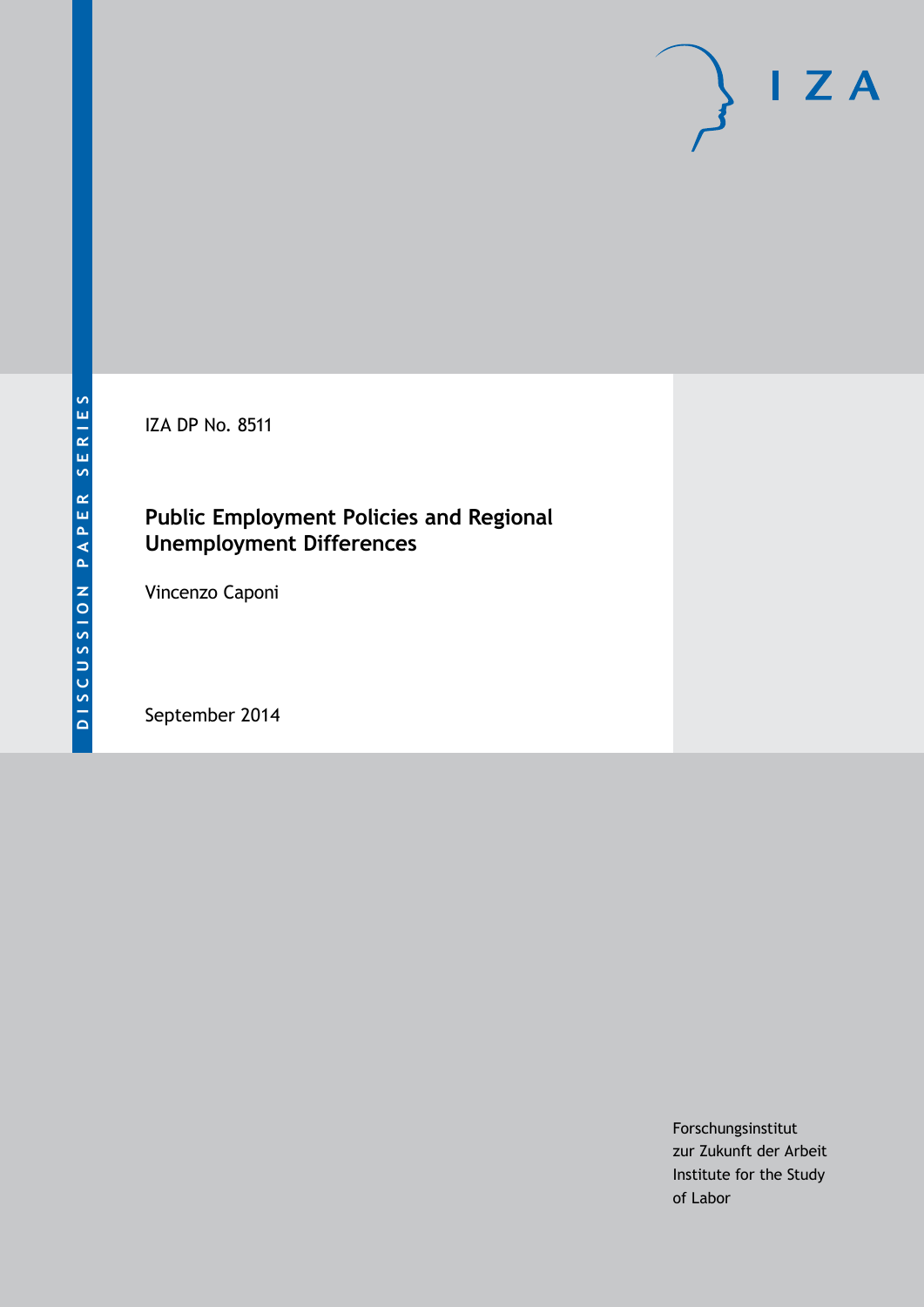# **Public Employment Policies and Regional Unemployment Differences**

**Vincenzo Caponi**

*CREST-ENSAI, Ryerson University, IfW and IZA*

Discussion Paper No. 8511 September 2014

IZA

P.O. Box 7240 53072 Bonn Germany

Phone: +49-228-3894-0 Fax: +49-228-3894-180 E-mail: [iza@iza.org](mailto:iza@iza.org)

Any opinions expressed here are those of the author(s) and not those of IZA. Research published in this series may include views on policy, but the institute itself takes no institutional policy positions. The IZA research network is committed to the IZA Guiding Principles of Research Integrity.

The Institute for the Study of Labor (IZA) in Bonn is a local and virtual international research center and a place of communication between science, politics and business. IZA is an independent nonprofit organization supported by Deutsche Post Foundation. The center is associated with the University of Bonn and offers a stimulating research environment through its international network, workshops and conferences, data service, project support, research visits and doctoral program. IZA engages in (i) original and internationally competitive research in all fields of labor economics, (ii) development of policy concepts, and (iii) dissemination of research results and concepts to the interested public.

IZA Discussion Papers often represent preliminary work and are circulated to encourage discussion. Citation of such a paper should account for its provisional character. A revised version may be available directly from the author.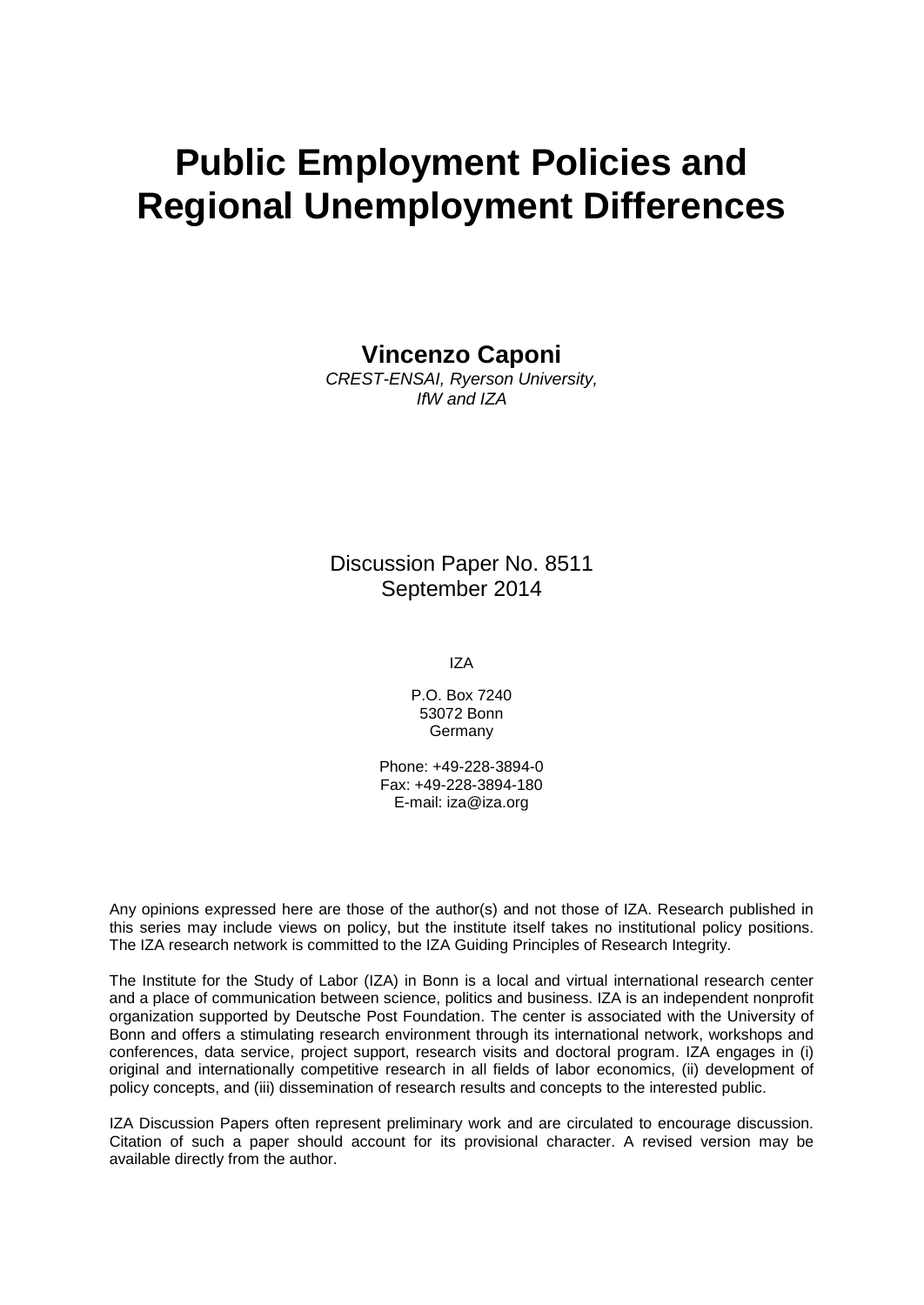IZA Discussion Paper No. 8511 September 2014

# **ABSTRACT**

# **Public Employment Policies and Regional Unemployment Differences**

This paper contributes to the existing literature on public employment showing that the wage setting policy of the public sector can be an important determinant of private employment and unemployment. I look at the case of geographically homogeneous wages across regions with different private sector productivity, and show that public employment generates a crowding out effect against private employment. This effect is larger the larger is the public sector share of total employment. I present a two region two sector model based on Pissarides (2000) heterogeneous search and matching model where vacancies are posted by the private and the public sector as in Quadrini and Trigari (2007) and Gomes (2014). I calibrate the model to the Italian labor market and show that the uniform wage setting policy adopted by the central government, in the presence of productivity unbalance across regions, is responsible for up to 40% of the unemployment gap between the North and South. Policy experiments suggest that reducing the size of public employment reduces unemployment in lower productive regions while allowing for regional wage setting in the public sector almost eliminates the unemployment differential.

JEL Classification: E24, J60

Keywords: Italy, European unemployment, regional unemployment, public employment

Corresponding author:

Vincenzo Caponi Ensai - Campus de Ker Lann rue Blaise Pascal - BP 37203 35172 Bruz cedex France E-mail: [vcaponi@ryerson.ca](mailto:vcaponi@ryerson.ca)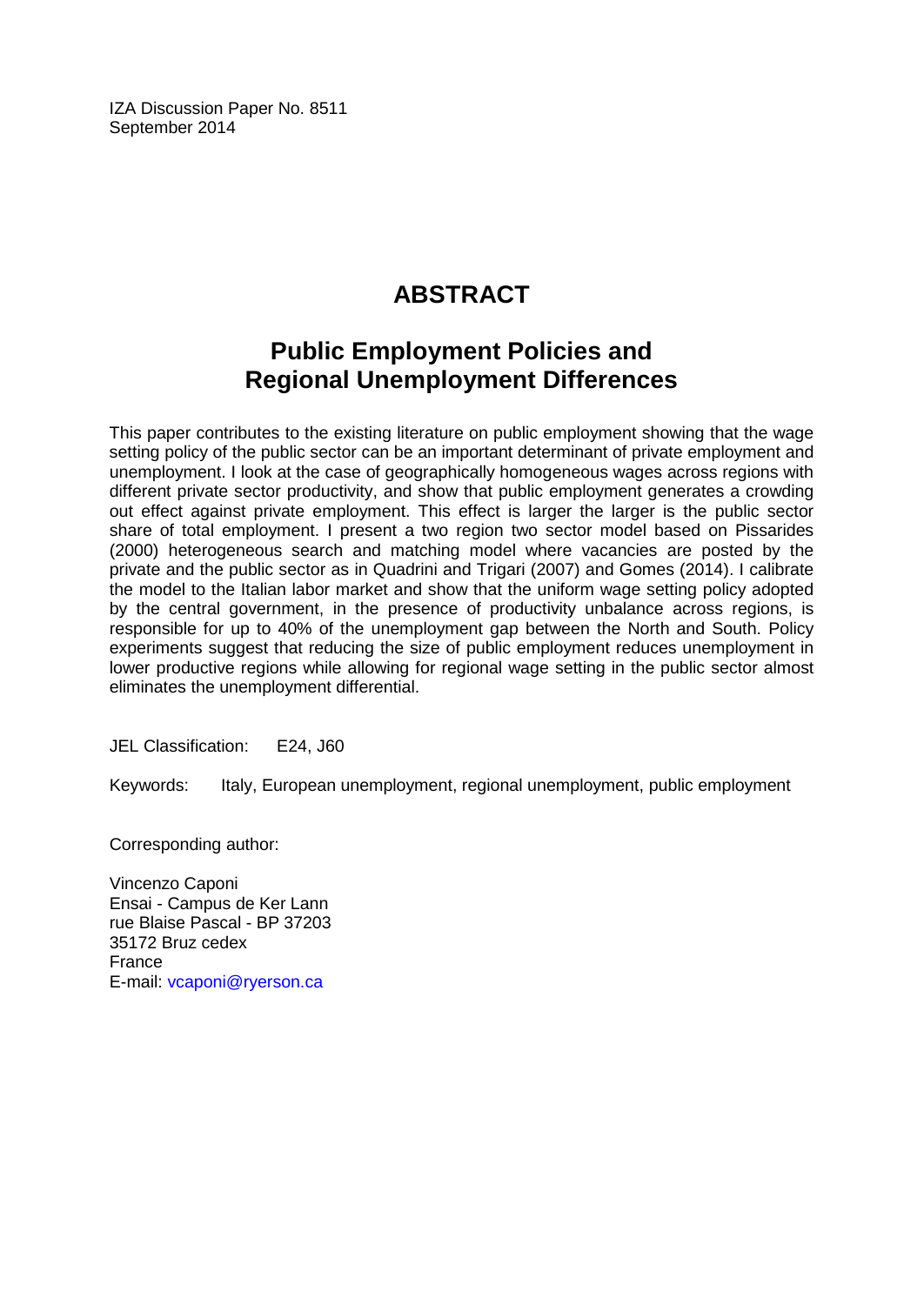# 1 Introduction

A few studies look the macroeconomic effects of public employment on private, focusing especially on the size of public employment. Among these studies Algan, Cahuc and Zylberberg (2002), analyzing a panel of OECD countries between 1960 and 2000, find evidence that for any additional public employee one and a half jobs are lost in the private sector. Because of a decrease of labor participation, however, in their analysis this translates in only one third of additional workers in the unemployment pool. That is, they do find evidence that a crowding out effect exists and it is higher than 100%. Similar findings are provided by Malley and Moutos (1996) for Sweden and Malley and Moutos (2001) for Germany, Japan and the US. Mixed empirical evidence is instead reported in the analysis of Lamo, Prez and Snchez-Fuentes (2013). They find positive correlations as well as negative between public and private employment analyzing the variations in the size of employment at business cycle frequencies. They conclude that the different sign is mainly due to the relative rigidity in the labor market as well as the lack of competition in the goods market. The theoretical literature on this relationship is more scarce than the empirical one and mainly focused on static partial equilibrium models that illustrate the empirical findings. A general equilibrium model is instead provided in Ardagna (2007). In her model Ardagna assumes that wages are set by unions and that an increase in public employment increases the unions' bargaining power. This leads to higher private wages and lower employment. Pappa (2009), in a neokeynesian framework with sticky wages, also finds that increases in public employment lead to lower private employment. Quadrini and Trigari (2007) also use a general equilibrium business cycle model in which they focus on explaining the cyclical correlation between public and private employment in the US. The motivation of this paper is to explain the large unemployment gap between the North and the South of Italy, a gap that persists since after the early 1970s. To this extent, I look at the possibly distortive effect that the public sector has on the Italian labor market, by assuring to all its employees across Italy an homogenous wage even though local productivity diverges greatly from one region to another. Because the wage paid by the public sector needs to be attractive in high productive regions, the same wage results relatively large in the low productive ones. In a model where unemployed workers can find jobs in the private or public sector,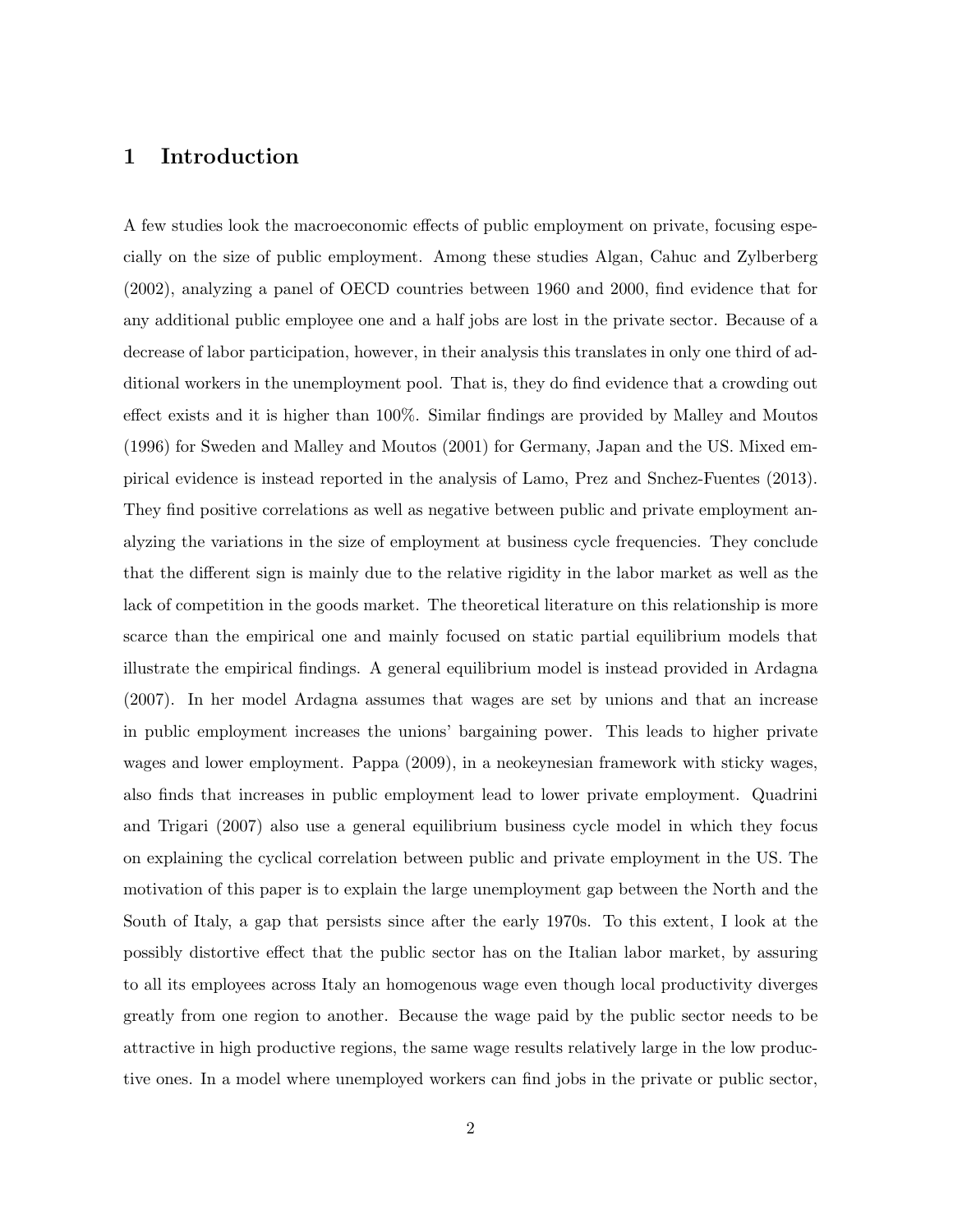a high wage paid by the public increase the outside option of accepting a private sector wage. As in Ardagna (2007), but without unions, this leads to higher bargained wages and leads to higher unemployment. By calibrating the model I show that the institutional setup in public employment can account for up to 40% of the unemployment gap between the North and South. Moreover, I conduct two policy experiments that suggest that reducing the size of public employment reduces unemployment in lower productive regions while allowing for regional wage setting in the public sector would almost eliminate the unemployment differential.

The findings in this paper are complementary to those in Gomes (2014). Gomes finds that high wages in the public sector lead unemployed workers to queue for public sector jobs prolonging their unemployment spells. He also finds that the business cycle volatility of unemployment is amplified by public sector wages if they are not counter-cyclical, i.e. if they are less or no reactive to productivity shocks. I find similar results focusing on geographical rather than time productivity differences and homogenous public wages. Moreover, Gomes derives an optimal policy for public wages and shows that if the government follows the optimal policy public employment reduces unemployment during business cycles. I also find that when the government pays heterogeneous wages according to local productivity, an increase in public employment reduces unemployment.

The model I present is a two region economy in which regions are equal in all except for a parameter that indicates the structural productivity of jobs. similarly to Quadrini and Trigari (2007) and Gomes (2014), I extend the Pissarides (2000) heterogeneous search and matching model to include public employment. In order to derive an explicit equation that describes the effect of public sector wages have on the private sector, I assume that workers search in both sectors and offers arrive one at the time from each of the two.<sup>[1](#page-4-0)</sup> This increases the value of being unemployed as an option opposed to accepting a private job and, consequently, increases the outside option for that job. Therefore, higher wages paid by the public increase the reservation wage in the private sector and lowers the profitability of matches to employers. I also assume that public jobs are remunerated equally across regions, regardless the different productivity, while wages in private jobs are determined by Nash bargaining between an employer and

<span id="page-4-0"></span><sup>&</sup>lt;sup>1</sup>Gomes (2014) shows that the alternative hypothesis of directed search leads to similar results although the effect of public employment on private wages is determined through market tightness.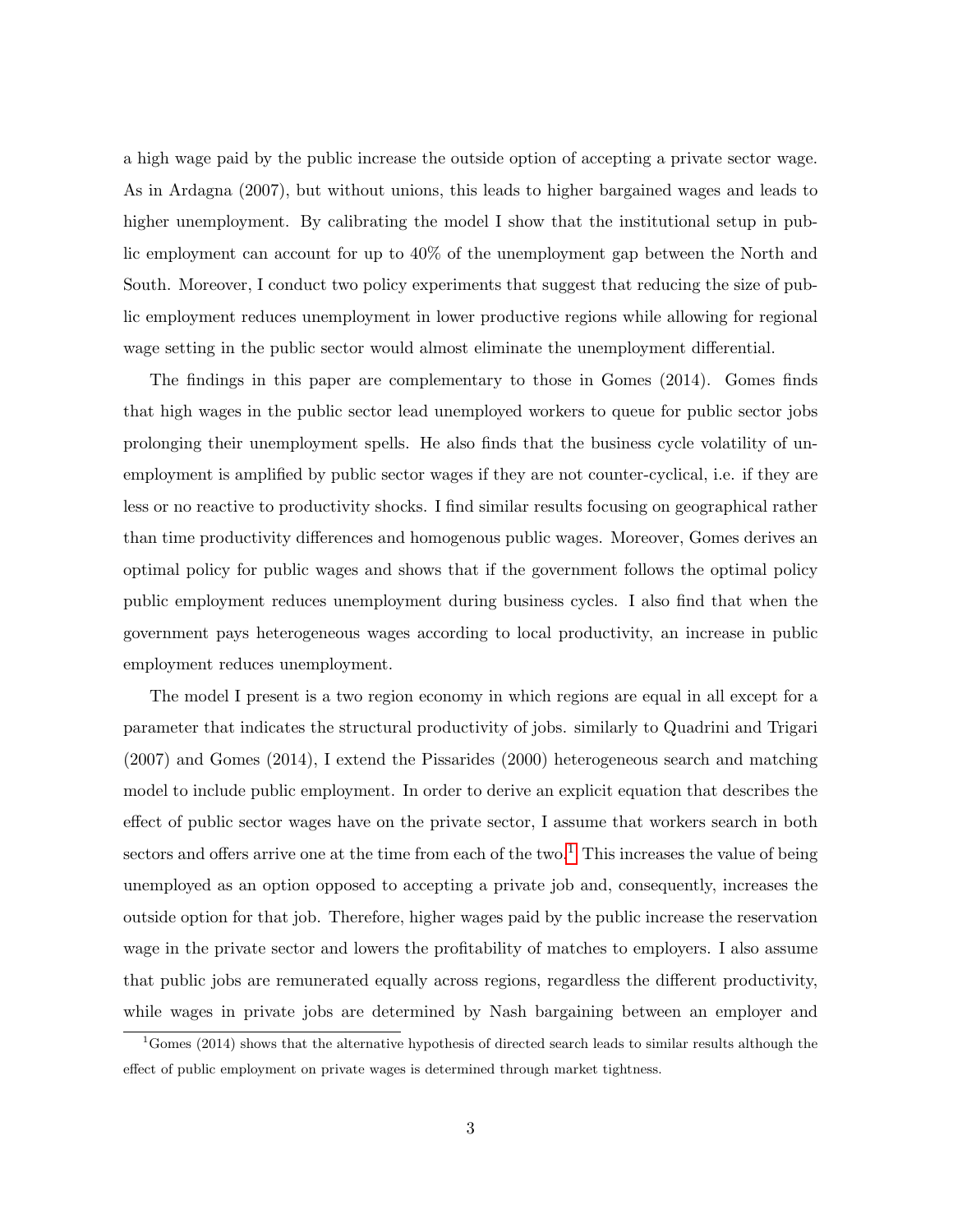her employee. Therefore, because the wage paid by the public needs to be sufficiently high to attract workers in high productivity regions, under an institutional setup that imposes a uniform wage, the wage results as relatively high in low productive regions crowding out private employment.

The model is calibrated to account for several facts about the Italian labor market. Distinguishing between the South and the North of Italy, several facts are worth noting about the different performance of these two regions. First of all, the unemployment rate is and has been very different at least since the 1970s, with the South having an unemployment rate that is three to four times that of the North. Second, the South is significantly less productive than the north. A quick look at GDP per hour worked suggests that one hour worked in the South is worth about 20% less than in the North, this even if the capital per worker is not significantly different between the two regions. Finally, wages are homogeneous across regions in the public sector, while are about 11% lower in the South than in the North within the private sector. The next section presents the facts highlighted above about the Italian labor market. Section 3 presents the model, while section 4 shows the calibration exercise and the numerical results. In section 5 the evaluation of two possible policies is introduced. Section 6 concludes.

### 2 The facts

In this section I present statistics on the Italian labor market looking in particular at the role of public employment. I start with evidence that public employment in Italy is uniformly distributed between the North and the South of Italy, when we consider the number of public jobs as share of the population. This suggests that the Government, which in Italy is highly centralized, does not engage in an active policy of inflating public employment in poorer regions with higher unemployment (i.e. the South). However, when we look at the regional distribution of total employment, the share of public jobs on the total of jobs is significantly higher in the South than in the North. I continue the presentation of the facts on the Italian labor market focusing on men only as they are the object of the calibration exercise. The reason is that in order to present a model as simple as possible that captures the main features of the analysis, I abstract from labor participation decision. While for men the labor participation is uniform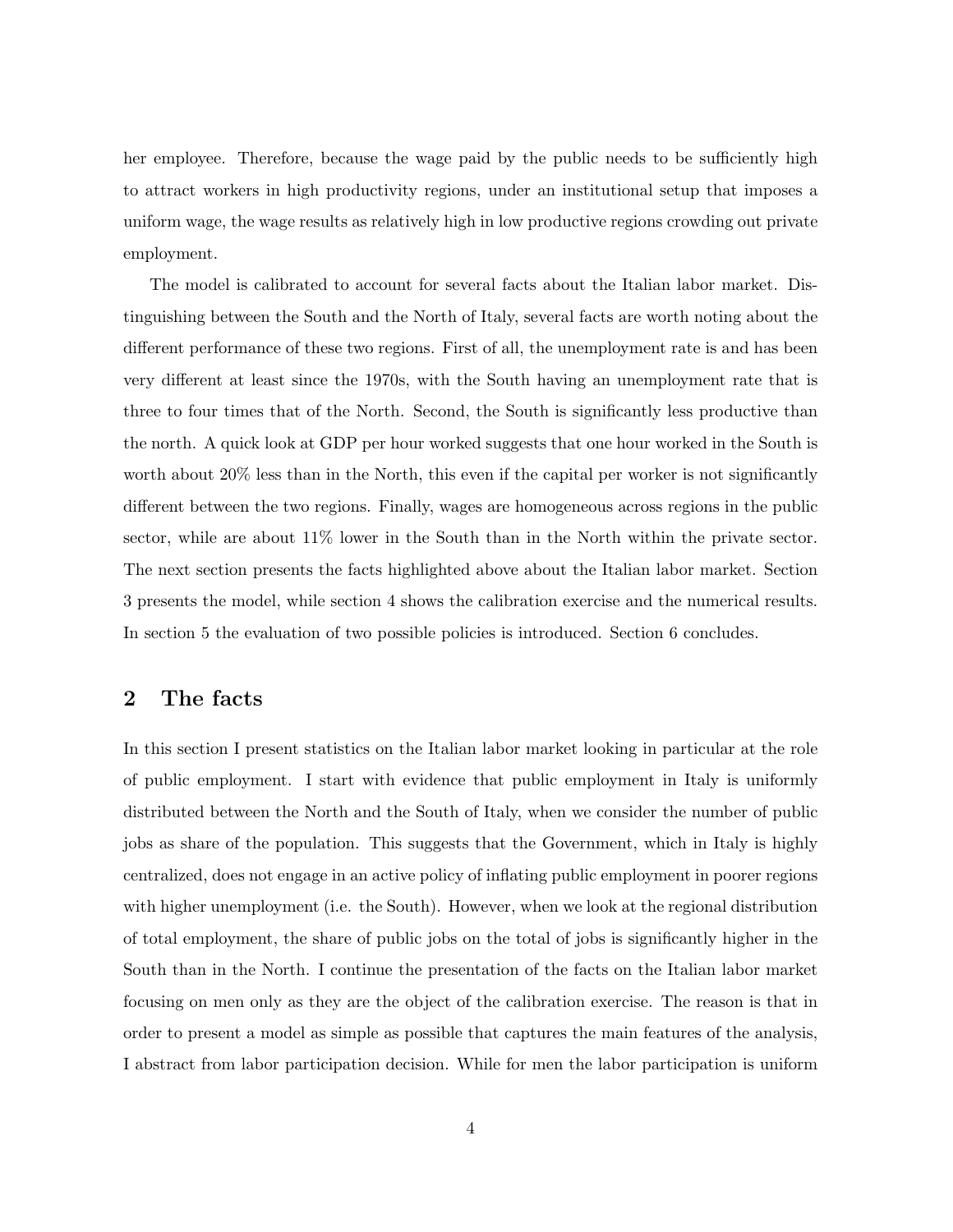across regions, for women it's quite heterogeneous and, therefore, it would need to be part of the explained variable in a model that includes them. Indeed, the participation of women to the labor market in the South is much lower compared to the North and this has the implication that, overall, there are more public jobs available to participating men in the South than in the North. Finally, I show evidence that wages are uniformly distributed across regions in the public sector, while in the private Northern workers are paid a premium of about 9% compared to the wages in the South, conditionally on several personal characteristics and occupations.

#### 2.1 Public Employment

This section presents some relevant facts on the Italian labor market that motivate the analysis that follows and are also used for the calibration of the model in the next session. I start with some numbers on the size and distribution of public employment. The data reported in Table [1](#page-7-0) are collected from the Italian Ministry of Economy and the National Institute for Statistics (ISTAT). From the Ministry I collected the aggregate number of public employees as reported by December 31st of each year from 2001 to 2010 by Italian region, while from ISTAT I collected the total number of residents as reported on January 1st of each year from 2002 to 2011, also by region. To simplify the exposition of the data I backtrack Istat data by one day making it consistent with the Ministry data and I aggregate further the data to the level of repartitions, that is, North and South of Italy. The first two columns report the numbers of public employees in each year, in the South and the North, columns three and four the total number of residents and columns five and six the percent of public employees on the total population. In this sub-section I take the numbers relative to the whole universe of men and women as I am interested in the overall size of the public sector. However, in the following sub-sections I focus on data on men only for reasons that will be clear later.

There are two important points to take from the table. First of all, the relative size of public employment in the South is similar to the size in the North. This is true especially for the last few years in the decade considered, but the size is not substantially bigger in the South even at the beginning of the decade. In 2001, for example, the South had 5.95 public employees for every 100 residents, while the North had 5.56. That is, the in The South, there were 39 more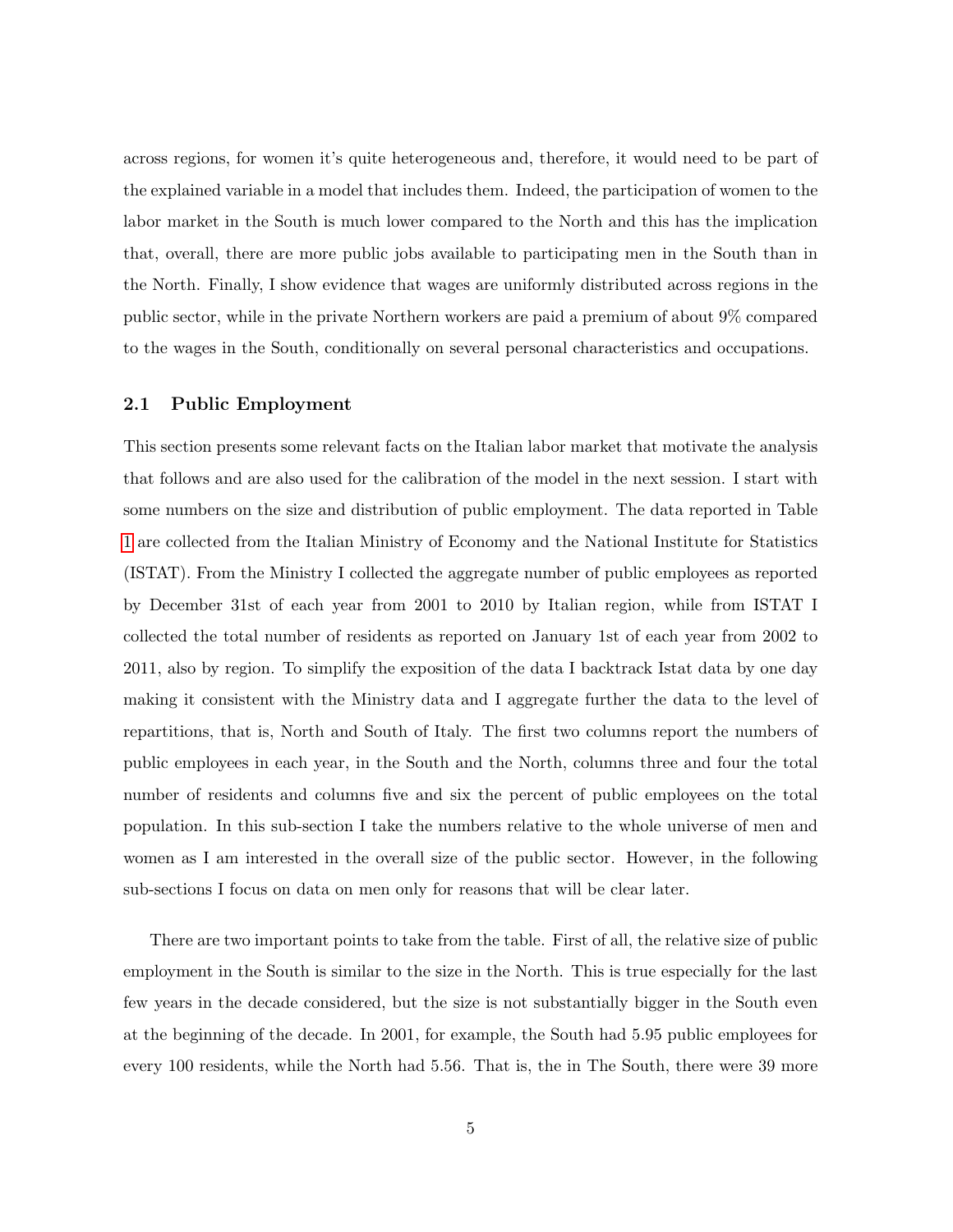| Year |           | Public Employment |            | Total Residents | P.E. by Residents |       |  |
|------|-----------|-------------------|------------|-----------------|-------------------|-------|--|
|      | South     | North             | South      | North           | South             | North |  |
| 2001 | 1,220,533 | 2,029,740         | 20,507,342 | 36,486,400      | 5.95              | 5.56  |  |
| 2002 | 1,222,211 | 2,041,340         | 20,557,362 | 36,763,708      | 5.95              | 5.55  |  |
| 2003 | 1,259,997 | 2,080,492         | 20,663,632 | 37,224,613      | 6.10              | 5.59  |  |
| 2004 | 1,246,174 | 2,093,301         | 20,747,325 | 37,715,050      | 6.01              | 5.55  |  |
| 2005 | 1,244,098 | 2,101,054         | 20,760,051 | 37,991,660      | 5.99              | 5.53  |  |
| 2006 | 1,245,394 | 2,123,320         | 20,755,621 | 38,375,666      | 6.00              | 5.53  |  |
| 2007 | 1,227,846 | 2,117,954         | 20,826,769 | 38,792,521      | 5.90              | 5.46  |  |
| 2008 | 1,212,674 | 2,141,974         | 20,856,244 | 39,188,824      | 5.81              | 5.47  |  |
| 2009 | 1,170,954 | 2,119,905         | 20,881,429 | 39,458,899      | 5.61              | 5.37  |  |
| 2010 | 1,142,357 | 2,090,501         | 20,912,859 | 39,713,583      | 5.46              | 5.26  |  |

<span id="page-7-0"></span>Table 1: Public Employment and Population

Data from Istat and from the Italian Ministry of Economy (Ragioneria Generale dello Stato).

public employees every 10,000 residents. Assuming that the right size of public employment per resident is that in the North of Italy, given a population of about 21 million residents this translates in an excess of public employment of about 81,000 workers, or about 6.7% of the total public employment in the South. The same calculation for 2010 gives an excess of about 3.5%, a reduction that is well shown by Figure [1.](#page-8-0) Moreover, the entire excess of public employment can actually be explained by the different demography of the two areas. The sector of public employments that by itself includes most of public workers is education, particularly from kindergarten to high school. In Italy in 2001, 1.13 million employees were in this sector. Looking at the geographical distribution, 2.45% and 1.73% are the employees in the school sector per resident in the South and in the North, this would translate into an excess of about 148,000 employees in the South. Yet, this excess is entirely explained by the demographical composition of the South compared to that of the North as employees in the school per child aged between 0 and 19 the South and in the North are very similar (10.1 in the South compared to 10.05 in the North, suggesting an excess of only  $2,000$  $2,000$  units instead of  $148,000$ ).<sup>2</sup> The main point to take from this analysis is that, while it is a fact, as shown by A., Danninger and Rostagno (2001) that there exists a significant redistribution of income from the North to the

<span id="page-7-1"></span> ${}^{2}$ Following all the calculations, there seems to be now an excess of public employment in the North rather than in the South, as 148,000-81,000=67,000. This indeed, can easily be explained by Rome being included in the Northern regions.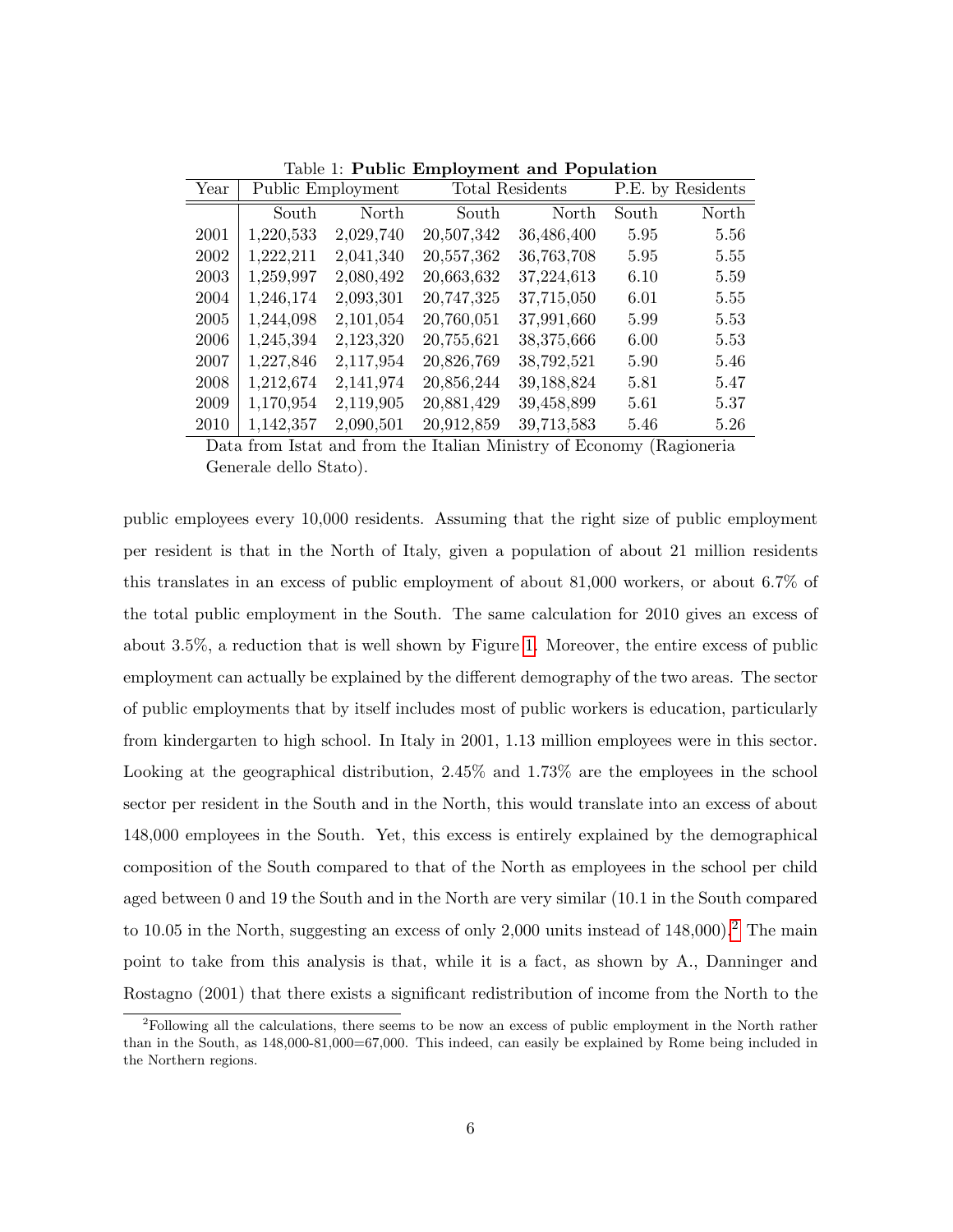South through public employment, this is not the result of an intentional policy that inflates the public sector in the South compared to that in the North. This is an important fact that justifies the model I propose in section [3,](#page-12-0) where I assume that the government fixes the number of public employees to be hired in each region exogenously, and particularly independently from the level of unemployment. The model predicts the income redistribution between the North and the South, as an equilibrium outcome that results from several forces at play, the main of which is a homogeneous wage paid by the public administration combined with a productivity deficit of the South compared to the North that depresses labor participation and increases unemployment in the South. This translates in a much higher number of public employees on the total of workers in the South than in the North that coupled with lower wages and lower taxes in the private sector (and possibly higher tax evasion as well), causes the flow of resources from North to South.

<span id="page-8-0"></span>Figure 1: Public Employment per Resident



Data Source: Istat and from the Italian Ministry of Economy (Ragioneria Generale dello Stato).

Figure [1](#page-8-0) adds to our picture some dynamics. It is very evident from the picture that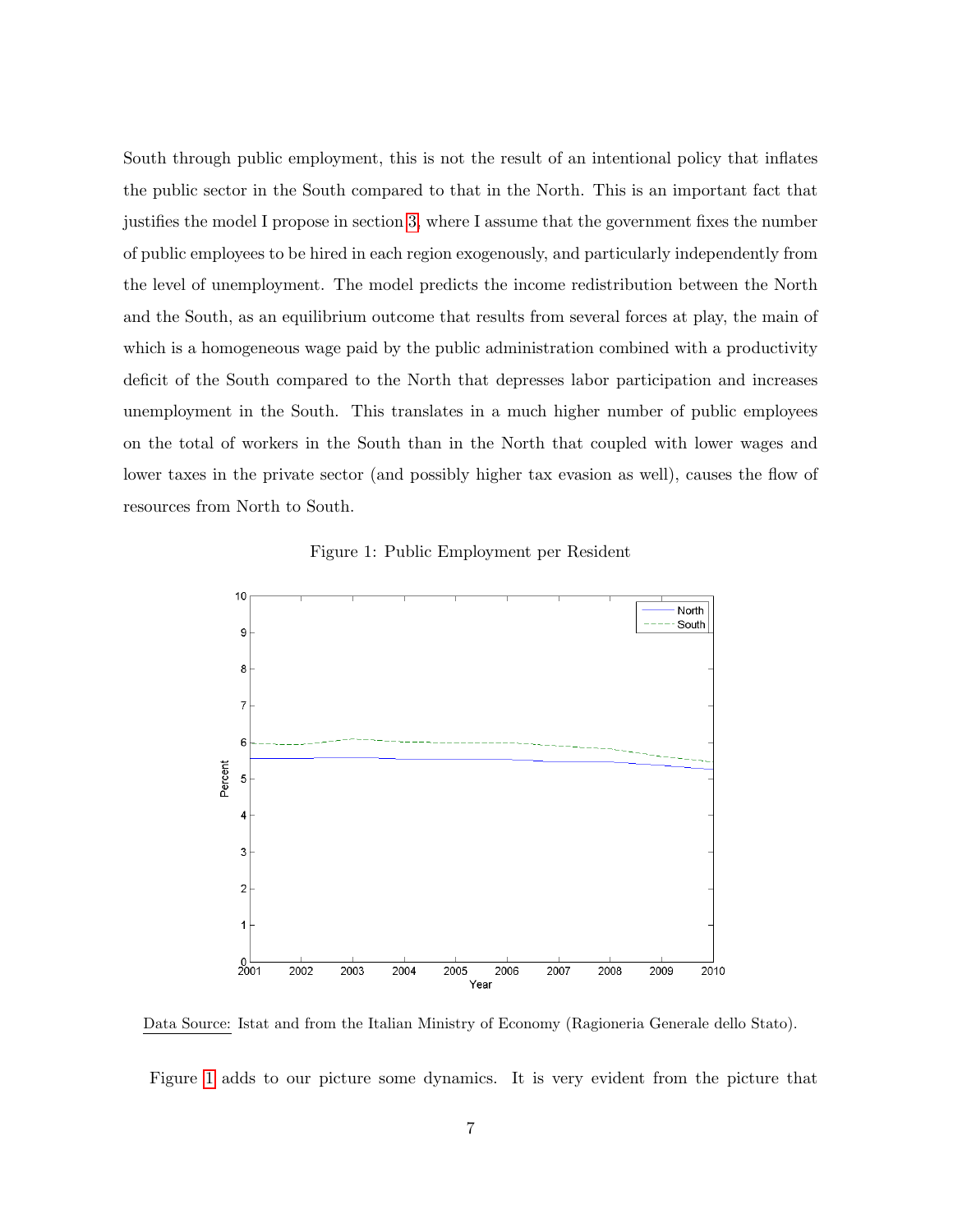the number of public employees has been dropping during the decade in Italy in general and more so in the South. This is true particularly staring from 2006/2007. The figure, together with the expectations that the fall of public employment will continue probably reinforced due to the effort to reduce the high public debt faced by the country, motivates the rest of the analysis in this paper. In fact, some important questions need to be answered about the effect of public employment on unemployment and private employment so that we can formulate accurate predictions of what happens when public employment is significantly reduced. The model I present in the following section is capable of interpreting the relationships between these variables and to generate quantifiable predictions, but before I present the model some other useful facts on employment, unemployment and wages need to be analyzed.

#### 2.2 Unemployment

Figure [2](#page-10-0) shows the evolution of unemployment rates in the North and the South of Italy between 1998 and 2012. Evidently unemployment has been about constant in both regions up to 2007 and then, because of the effect of the prolonged recession, has increased substantially across Italy. Interesting however, the increased seems to have been more dramatic in the South than in the North. The model I propose in the next section not only can explain the large unemployment gap between the regions of Italy in the steady state, which I assume is the situation up to 2007, but also can generate an asymmetric reaction to a common productivity shock, such that the south results more reactive than the North. In the model evaluation section I show this point. Meanwhile, the data that is important to extract from the figure is an average unemployment rate between 1998 and 2007 of 3.48% in the North compared to an average for the South of 19.05%. The rates increase to 6.59% for the North and 27.66% for the South in 2012, that is, while for the North there is an increase of 3 percentage points, in the South the unemployment rate increases by more than 8%.

Finally, it is also important to report the share of public employees on the total of the labor force as this has an impact on the probability that an unemployed person can find an occupation in the public sector, which will be the focus of the model below. Table [2](#page-11-0) shows these data between 2001 and 2012. As we can see, the shares are not homogeneous across regions, being higher in the South than in the North. However, this is not, as shown above,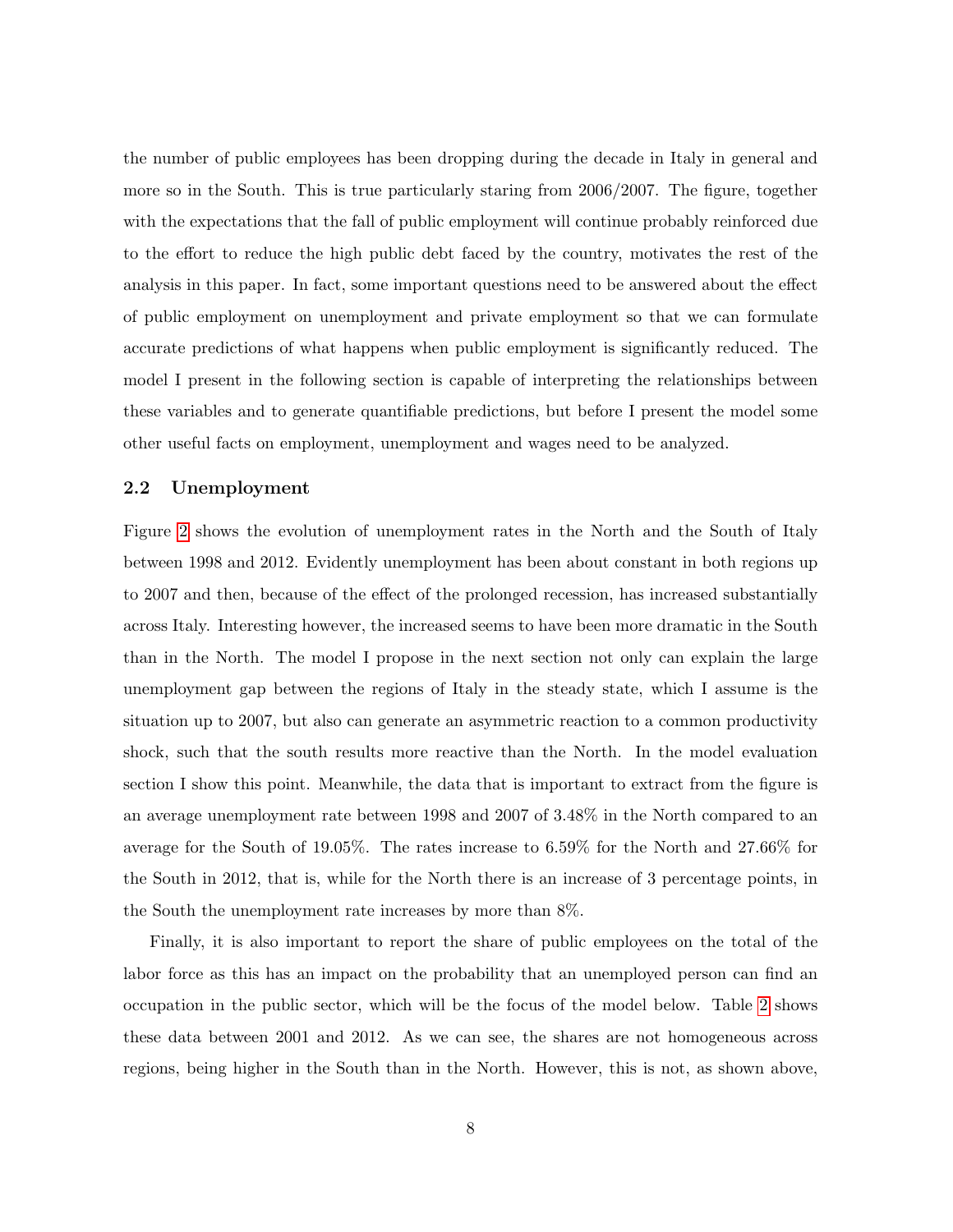<span id="page-10-0"></span>

Figure 2: Unemployment Rates in the North and South of Italy - 1998 to 2012

Data from ISTAT.

the result of an intentional policy that inflates the public sector in the South, rather is the effect of the lower participation of women in the South that leaves more public available to men.[3](#page-10-1)

#### 2.3 Wages

This sections presents evidence on hourly wages across areas of Italy. Alesina, Danninger and Rostagno (2001) already showed that public employees are homogeneously paid across regions of Italy while private employees are not. Alesina et alii report a wage gap between the North and the South in the private sector of about 14% while in then public sector is less than 1.5% and not statistically significant. They use data from SHIW from the year survey of 1995. With

<span id="page-10-1"></span><sup>3</sup>Why women participate less in the South than in the North is an open question and is beyond the scope of this paper. A model that could explain this puzzle would probably need to take into account the decision of different members within a household. It is possible that in the South, also because of lower living costs, wages earned by males have a stronger impact on the incentive to work of women and this, coupled with higher difficulties of finding jobs, generates lower participation. However, I leave this puzzle to further research.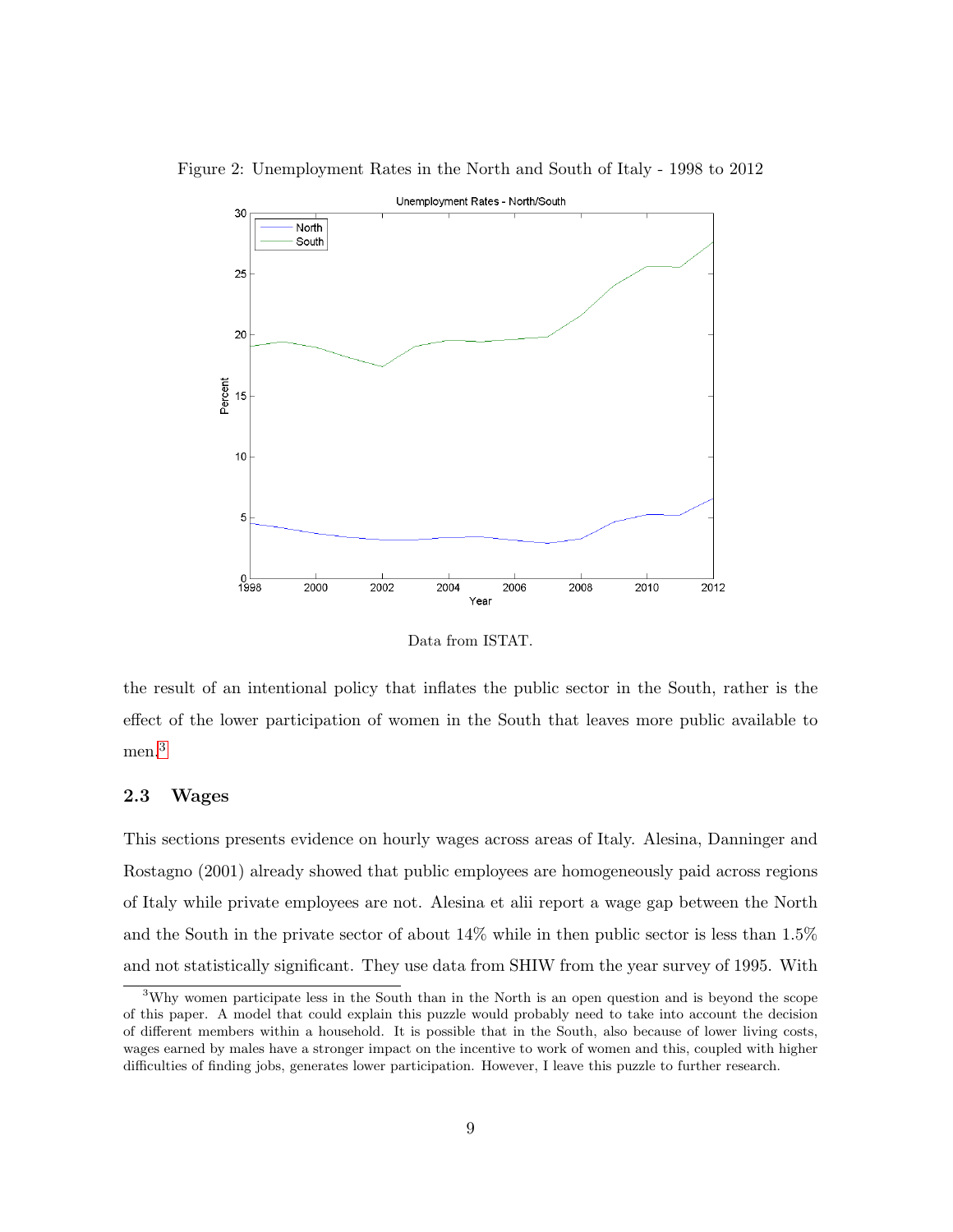| Year                |       | North |       | South |
|---------------------|-------|-------|-------|-------|
|                     | Men   | Women | Men   | Women |
| 2001                | 9.94  | 16.90 | 13.87 | 21.26 |
| 2002                | 9.88  | 16.95 | 13.96 | 21.33 |
| 2003                | 10.32 | 16.82 | 14.41 | 21.73 |
| 2004                | 9.97  | 17.02 | 14.39 | 21.98 |
| 2005                | 9.89  | 17.02 | 14.21 | 22.76 |
| 2006                | 9.59  | 17.20 | 14.19 | 23.08 |
| 2007                | 9.26  | 17.11 | 14.07 | 23.22 |
| 2008                | 9.14  | 16.97 | 13.91 | 22.57 |
| 2009                | 9.11  | 16.70 | 13.71 | 22.46 |
| 2010                | 8.87  | 16.51 | 13.36 | 21.93 |
| 2011                | 8.72  | 16.19 | 13.38 | 21.52 |
| 2012                | 8.50  | 15.69 | 12.72 | 19.98 |
| Average (2001-2008) | 9.74  | 17.00 | 14.13 | 22.22 |
| Average (2009-2012) | 8.80  | 16.27 | 13.29 | 21.47 |

<span id="page-11-0"></span>Table 2: Public Employment as Share of Labor Force

Elaboration on data from Istat and Ragioneria dello Stato.

a similar methodology and data from SHIW from 1998 to 2008, I obtain very similar results. In Figures [3](#page-12-1) and [4](#page-13-0) I show the kernel density estimated distribution of the log hourly wage rate residuals in the North and the South for private and public employment for the whole decade. The log hourly wage residuals are obtained by first regressing log hourly wages on a set of controls similar to those included in Alesina, with the exception of regional dummies.<sup>[4](#page-11-1)</sup> The figures clearly show that, while in the private sector the distribution of residuals in the North is slightly on the right compared to that in the South, for the public sector those two distributions are hardly distinguishable.

Table [3](#page-12-2) provides a formal test of the size and significance of the difference between Southern and Northern wages in the Private and Public sectors. As we can easily see from the table, in every year available in the survey the wage gap is not significant in the public sector, while it is in the private sector, ranging from about 5% in 2002 to 13.5% in 2006. On Average, during the decade considered the gap is measure as 9.7%.

<span id="page-11-1"></span><sup>4</sup> I include education dummies and occupational rank dummies, but I do not include controls for firm size and for marriage status. Also, I only include men and control for survey years.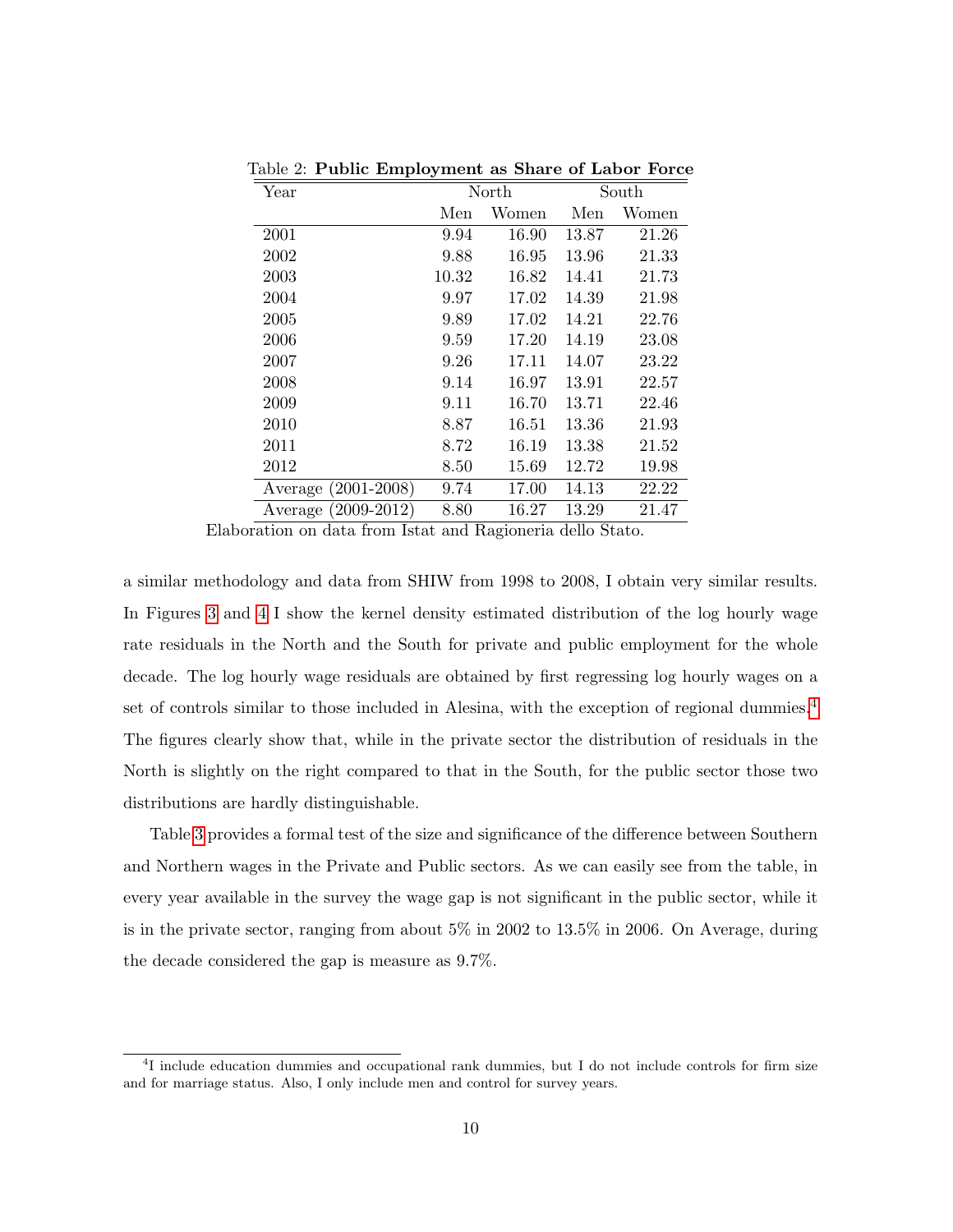

<span id="page-12-1"></span>Figure 3: Density Kernel Estimation of Residual Wages - Private Sector

The residuals are calculated regressing log hourly wages on a set of personal characteristics and dummies for survey years. Details of the regressions in Appendix. Data: SHIW.

| Year      | Private Sector |             |         |                  | Public Sector |          |         |                  |  |
|-----------|----------------|-------------|---------|------------------|---------------|----------|---------|------------------|--|
| Year      | Sud            | Err.<br>St. | N. obs. | $\overline{R^2}$ | Sud           | St. Err. | N. obs. | $\overline{R^2}$ |  |
| 1998      | $-0.1051$      | 0.0148      | 2277    | 0.0218           | 0.0440        | 0.0213   | 960     | 0.0044           |  |
| 2000      | $-0.1626$      | 0.0216      | 1378    | 0.0397           | $-0.0813$     | 0.0313   | 452     | 0.0147           |  |
| 2002      | $-0.1231$      | 0.0228      | 1339    | 0.0214           | $-0.0668$     | 0.0334   | 437     | 0.0091           |  |
| 2004      | $-0.0806$      | 0.0226      | 1413    | 0.0089           | $-0.0412$     | 0.0445   | 428     | 0.0020           |  |
| 2006      | $-0.1510$      | 0.0203      | 1302    | 0.0406           | $-0.0353$     | 0.0424   | 358     | 0.0020           |  |
| 2008      | $-0.0912$      | 0.0199      | 1202    | 0.0172           | $-0.0419$     | 0.0420   | 316     | 0.0032           |  |
| 1998-2008 | $-0.1171$      | 0.0081      | 8911    | 0.0229           | $-0.0207$     | 0.0136   | 2951    | 0.0008           |  |
| 2010      | $-0.1109$      | 0.0227      | 1054    | 0.0222           | 0.0582        | 0.0412   | 266     | 0.0075           |  |
| 2012      | $-0.0838$      | 0.0251      | 1051    | 0.0105           | $-0.0084$     | 0.0431   | 246     | 0.0002           |  |
| 2010-2012 | $-0.0971$      | 0.0169      | 2105    | 0.0155           | 0.0309        | 0.0298   | 512     | 0.0021           |  |

<span id="page-12-2"></span>Table 3: Wage Regressions in the Private and Public Sector

<span id="page-12-0"></span>Author"s Computations on SHIW data.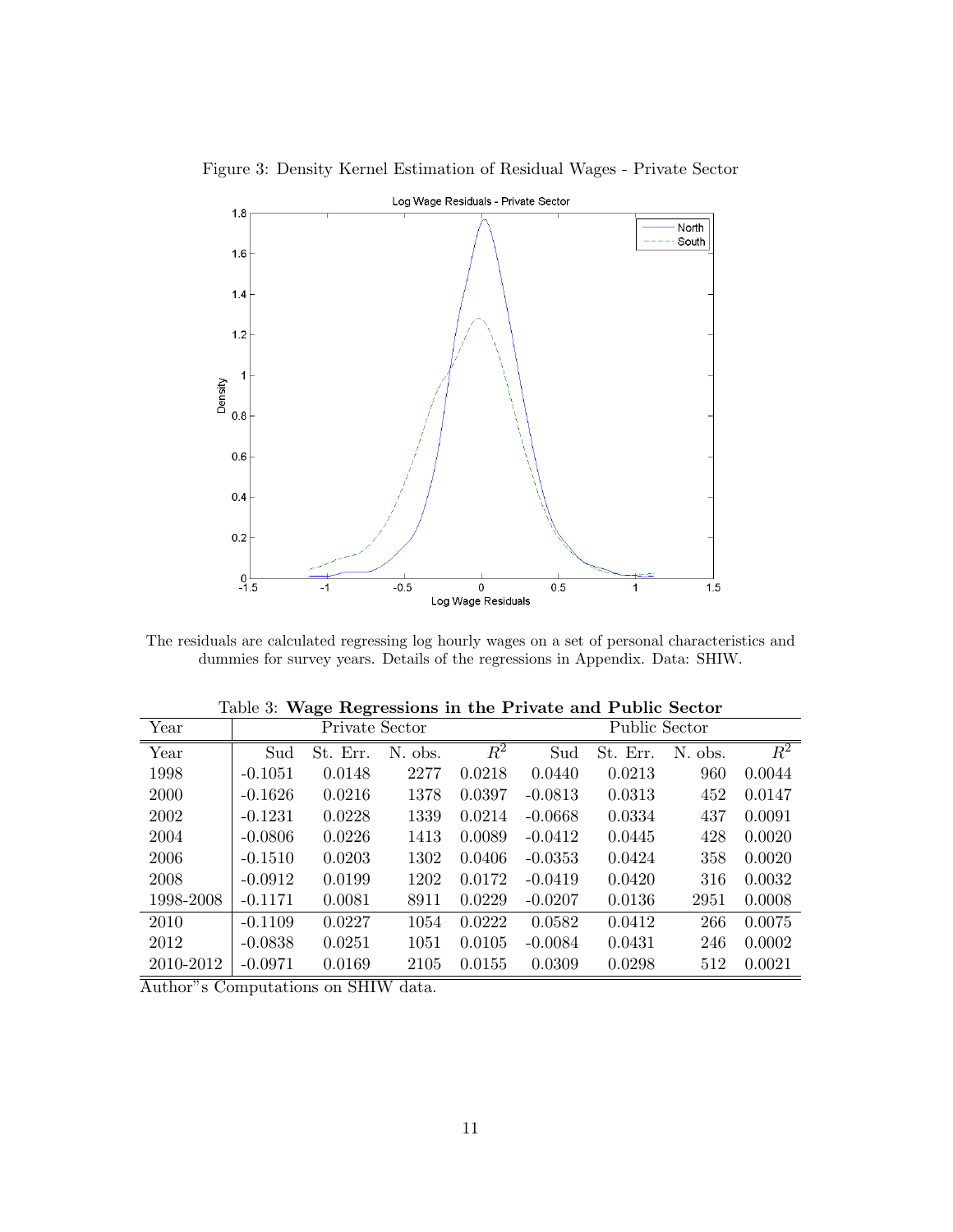

<span id="page-13-0"></span>Figure 4: Density Kernel Estimation of Residual Wages - Public Sector

The residuals are calculated regressing log hourly wages on a set of personal characteristics and dummies for survey years. Details of the regressions in Appendix. Data: SHIW.

# 3 The Model

This section provides a full description of the model economy. The model is an extension of Mortensen and Pissarides (1999). There are two distinct geographical regions, characterized by different levels of total factor productivity,  $p_i$ . Each region has its own labor market in the sense that unemployed workers search exclusively in their region of residence. I follow Quadrini and Trigari (2007) and introduce a public sector that open vacancies in each region. The public sector, or the government, creates positions to provide public goods. Firms in the private sector create jobs in order to gain profits. Private firms open vacancies to fill job posts whenever the expected profit is positive. The government opens vacancies in order to satisfy an exogenous determined need of public goods. Differently from Quadrini and Trigari (2007), I assume that unemployed workers search in both the private and public sectors, therefore, at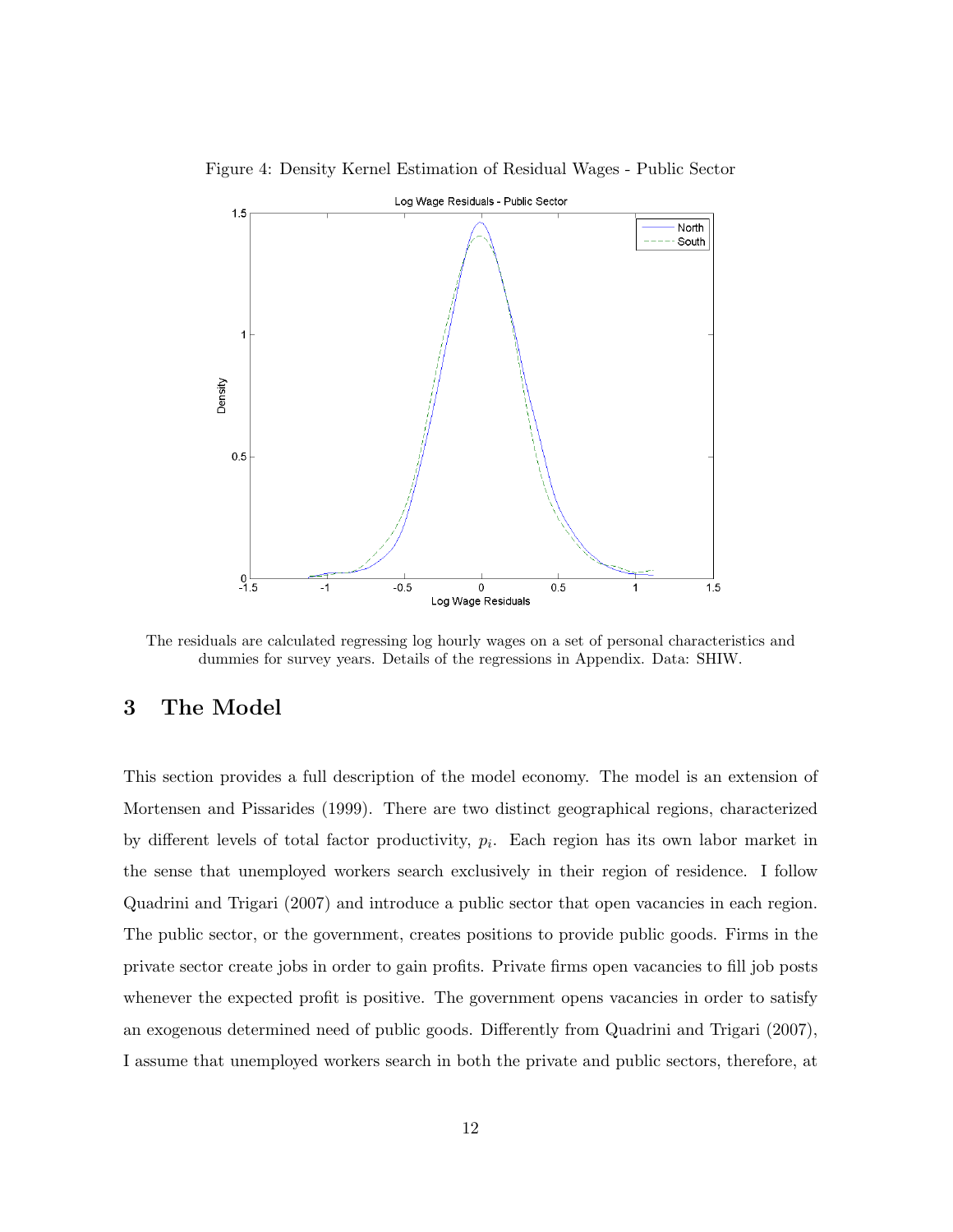any point in time and in each labor market, unemployed workers meet with open vacancies, which can be from either sector. The rate at which unemployed workers and open vacancies meet is regulated by a meeting function  $m_i(v_i, u_i)$ , where i stays for region, that depends on the number of unemployed workers and the total number of vacancies open, i.e. the sum of the vacancies open by private firms and the ones open by the government.

Upon meeting a private sector firm the worker and the employer observe the match specific productivity shock  $\alpha$ , and decide if the candidate is suitable for the job, *i.e.* if  $\alpha$  is above the reservation value. If so, a match is created and the wage  $w(\alpha)$ , resulting from individual level Nash bargaining, is paid to the worker. After a match is created a worker can be hit by productivity shocks that arrive at a rate  $\lambda$ , which, exogenously, dissolves the match. Differently from the private sector, productivity in the public sector does not have an idiosyncratic component and is the same for all matches. The wage rate paid in the public sector is collectively bargained by unions with the government and is also the same for all public workers and the same across regions. This latest

Following Mortensen and Pissarides (1999) the meeting function is written as follows,

$$
m_i(v_i, u_i) = m(1, \frac{u_i}{v_i})v_i \equiv q_i(\theta_i)v_i \text{ where } \theta_i = \frac{v_i}{u_i},
$$

where  $v = v^p + v^q$  is the sum of private and public (government) vacancies. Therefore, dropping the regional notation i

$$
q(\theta)v = q(\theta)(v^p + v^g),
$$

from which we can have,

$$
\frac{m(v, u)}{u} = q(\theta)\frac{v}{u} = q(\theta)(\theta^p + \theta^g),
$$

we can now give an interpretation of the functions found where  $q(\theta)$  is the rate at which firms, either private or public, meet unemployed workers, while  $q(\theta)(\theta^p + \theta^q)$  is the rate unemployed workers meet firms, or, loosely speaking, the probability at which they the find a position open. Moreover, while the rate at which firms meet workers is the same for public and private firms, the rate at which workers meet private firms or public firms  $(q(\theta)\theta^p$  and  $q(\theta)\theta^g)$  depends on the relative number of vacancies open in the two sectors.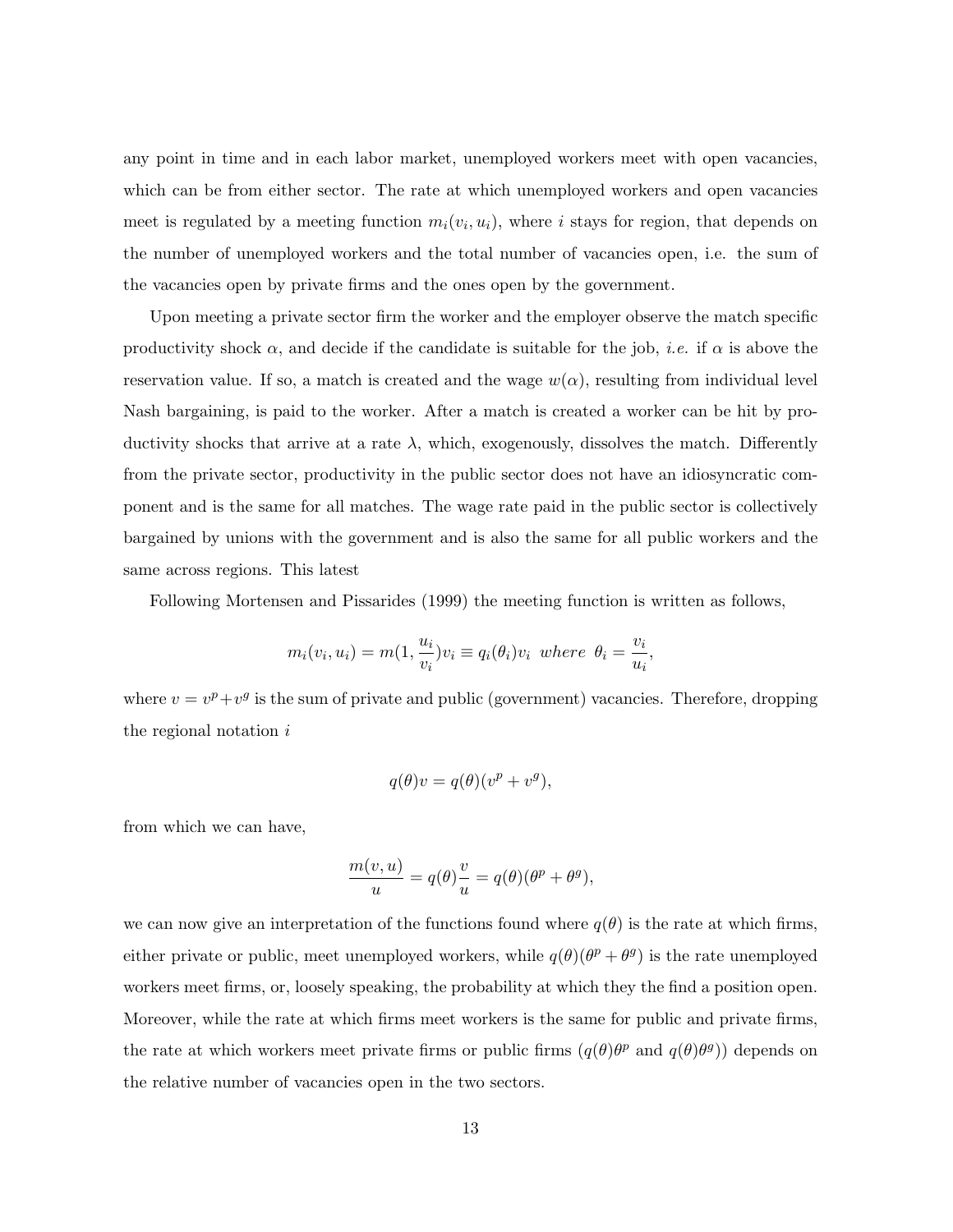Finally, because of the idiosyncratic productivity shock, in the private sector, the rate at which vacancies are filled can be defined as follows

$$
q^{p} = q(\theta) \frac{\theta^{p}}{\theta} \int_{R}^{\bar{\alpha}} dF(\alpha), \qquad (1)
$$

where  $\bar{\alpha}$  is the upper limit of the shock distribution and R is the reservation value. The rate at which unemployed workers find a job is,

$$
p^p = q(\theta)\theta^p \int_R^{\bar{\alpha}} dF(\alpha),\tag{2}
$$

In the public sector instead is,

$$
q^p = q(\theta) \frac{\theta^g}{\theta},\tag{3}
$$

and,

$$
p^g = q(\theta)\theta^g. \tag{4}
$$

#### 3.1 Value of being Unemployed

It is useful to start with the definition of the value of unemployment because it is from its definition that most of the relevant results of the model are generated. The unemployed worker receives an utility flow from her unemployment status indexed by  $b$ .<sup>[5](#page-15-0)</sup> However, unemployed workers are also actively engaged in searching for a job and the benefit of that search is given by the expected result. This is represented by the expected change in value sue to finding a private job, times the rate at which such jobs are found, plus the expected change in value due to obtaining a public job, times the rate at which those jobs arrive. That is, the flow value of unemployment is,

$$
rU = b + p^{p}(W_{p}^{e} - U) + p^{g}(W_{g} - U),
$$
\n(5)

<span id="page-15-0"></span><sup>&</sup>lt;sup>5</sup>Since I calibrate the model to the Italian economy, I do not consider b to be unemployment benefits paid by employment insurance schemes, as unemployment benefits are rare in Italy. Instead, I interpret it as utility flow from being unemployed, which also includes household production and within the household transfers of resources.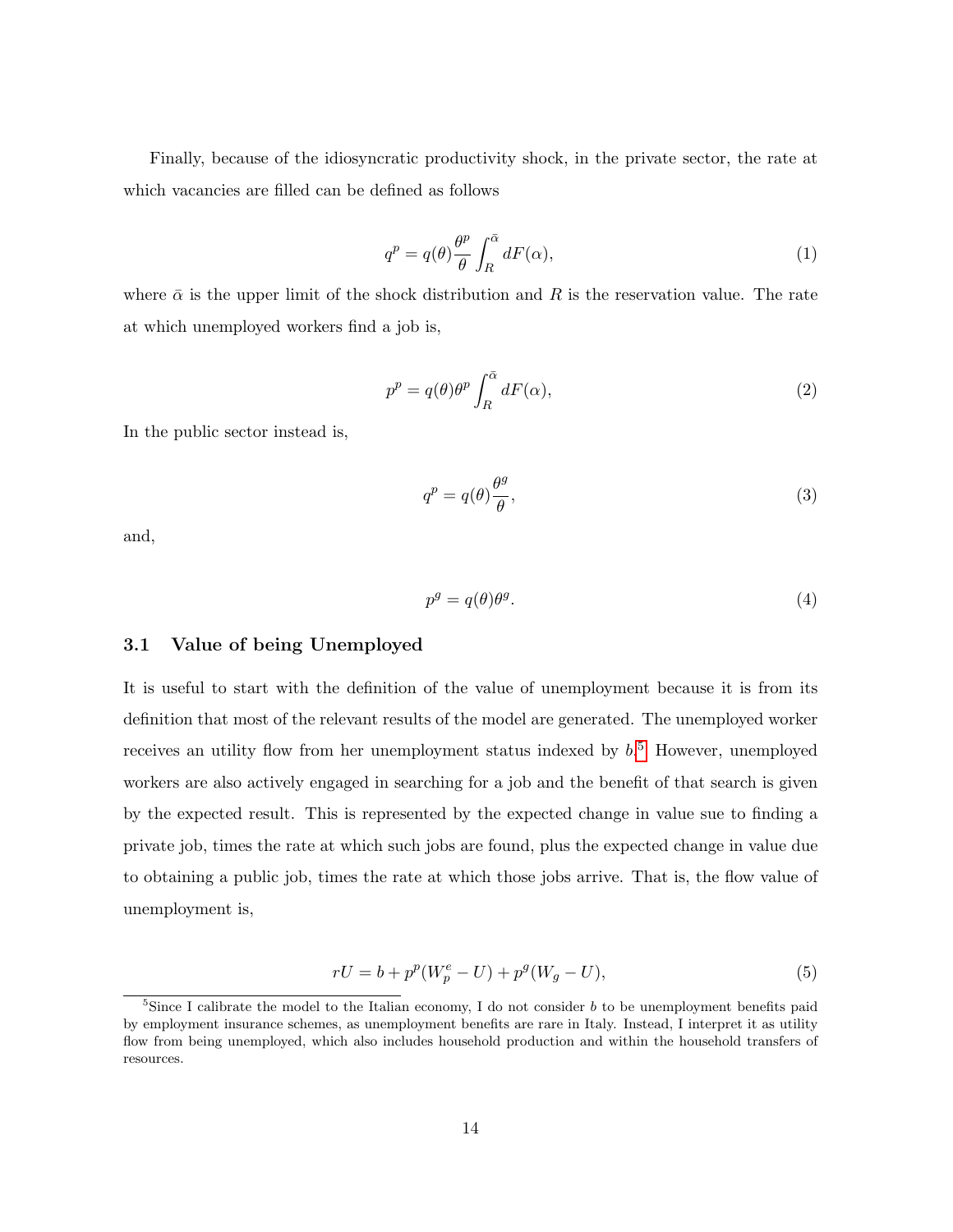where  $W_p^e$  is the expected value of a private job and  $W_g$  is the value of a public job, which if it arrives has a certain value because it does not depend on the ex ante unknown idiosyncratic productivity. It is already clear from the definition of unemployment what the effect of an increase in public job vacancies can be. If the government increases the vacancies of public jobs, the effect on  $p^g$  is clearly positive, this increases the overall value of unemployment and, we should expect in this class of models, the reservation wage. This should generate a negative effect on the private employment, crowding out. However, there is another element to the model that can mitigate, or even nullify this effect, which is the government budget and the imposition of labor taxes to balance it. That is, more public jobs also increase public expenditure which requires higher taxes, and lower net wages, to be financed. Moreover, the other open question is, even if private employment decreases, will it decrease more or less than the increase of public employment? i.e. what would it be the overall effect on unemployment?

#### 3.2 Value of a match to a worker

The value of a match in the private sector to a worker depends on the productivity specific to that match and is determined by the following asset equation,

$$
rW_p(\alpha) = w_p(\alpha)(1-t) + \lambda^p \int_R^{\bar{\alpha}} [U - W_p(\alpha)]dF(\alpha) - \lambda^p F(R)[W_p(\alpha) - U],
$$
 (6)

where  $w(\alpha)$  is the wage rate paid to the worker and t is a proportional tax collected by the government in order to provide public job wages. the expected value of a private match to a worker is given by,

$$
rW_p^e = w_p^e(1-t) + \lambda^p F(R)(U - W_p^e),\tag{7}
$$

the value of a public match is instead given by,

$$
rW_g = w_g(1-t) + \lambda^g(U - W_g),\tag{8}
$$

Among other differences between private and public jobs is their expected duration which is determined by the different arrival rates of dissolving shocks  $\lambda$ .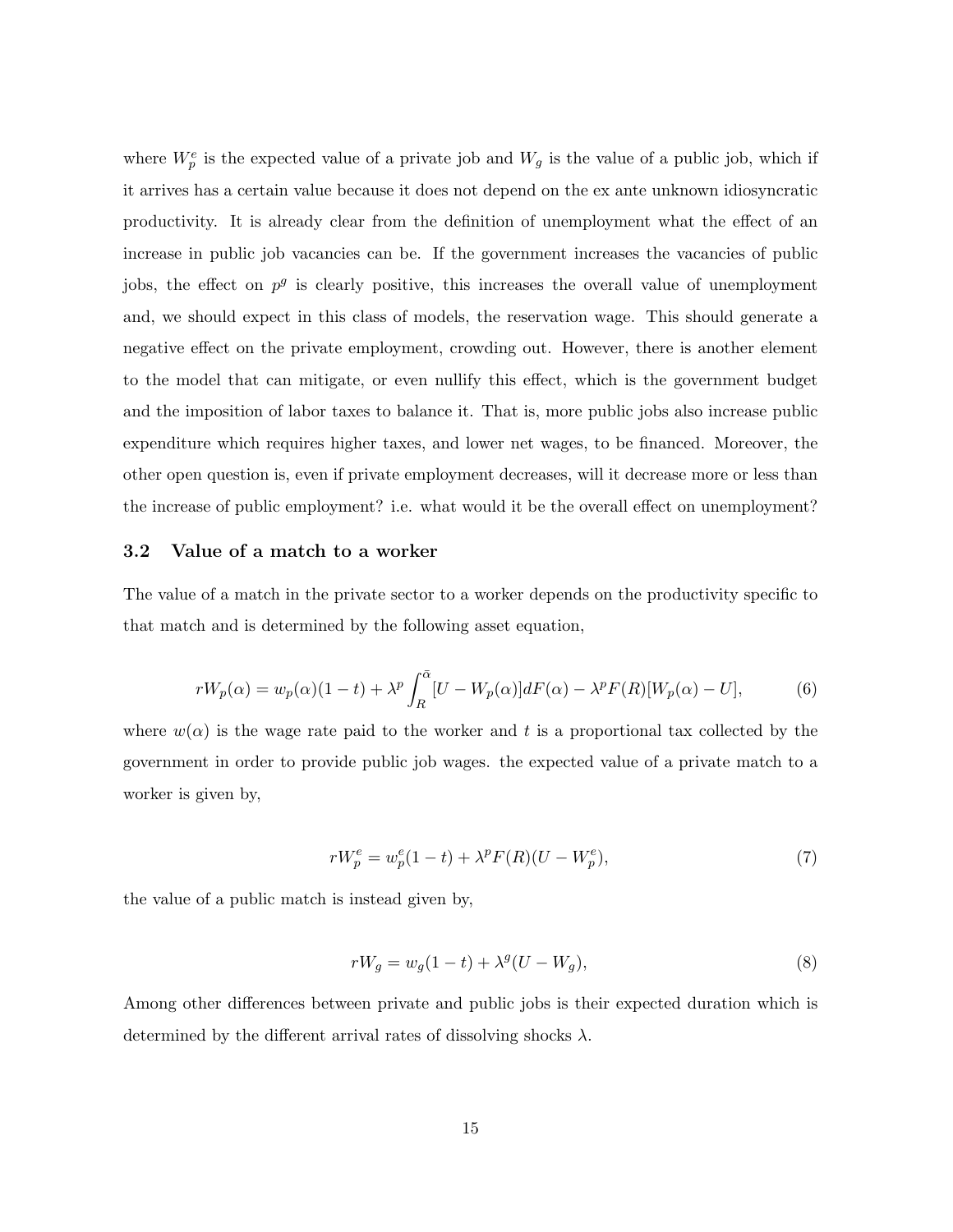#### 3.3 Value of a match to an employer

The value of a job to a private employer also depends on the productivity specific to that match. The productivity is the product of the shock  $\alpha$  and the market specific productivity parameter  $\pi$ . Therefore the value of the job is

<span id="page-17-0"></span>
$$
rJ_p(\alpha) = \pi \alpha - w(\alpha) + \lambda^p \int_R^{\bar{\alpha}} [V_p - J_p(\alpha)] dF(\alpha) - \lambda_p F(R) [J_p(\alpha) - V_p]
$$
(9)

taking the expectation of equation [9](#page-17-0)

$$
rJ_p^e = \pi \alpha^e - w^e + \lambda_p F(R)(V_p - J_p^e),\tag{10}
$$

where the superscript e indicates the expectation conditional on  $\alpha$  being greater than R

$$
\alpha^e = E[\alpha | \alpha > R]. \tag{11}
$$

I also assume that each public job generates an equally productive output within each region, therefore, the value of a job match for the government is given by,

$$
rG = \pi - w_g + \lambda_g (V_g - G) \tag{12}
$$

#### 3.4 Value of a posting a vacancy

Finally, the value of posting a vacancy in the private sector is given by,

$$
rV_p = -c + q^p(J_p^e - V_p). \tag{13}
$$

while in the public sector is,

$$
rV_g = -c_g + q^g(G - V_g),\tag{14}
$$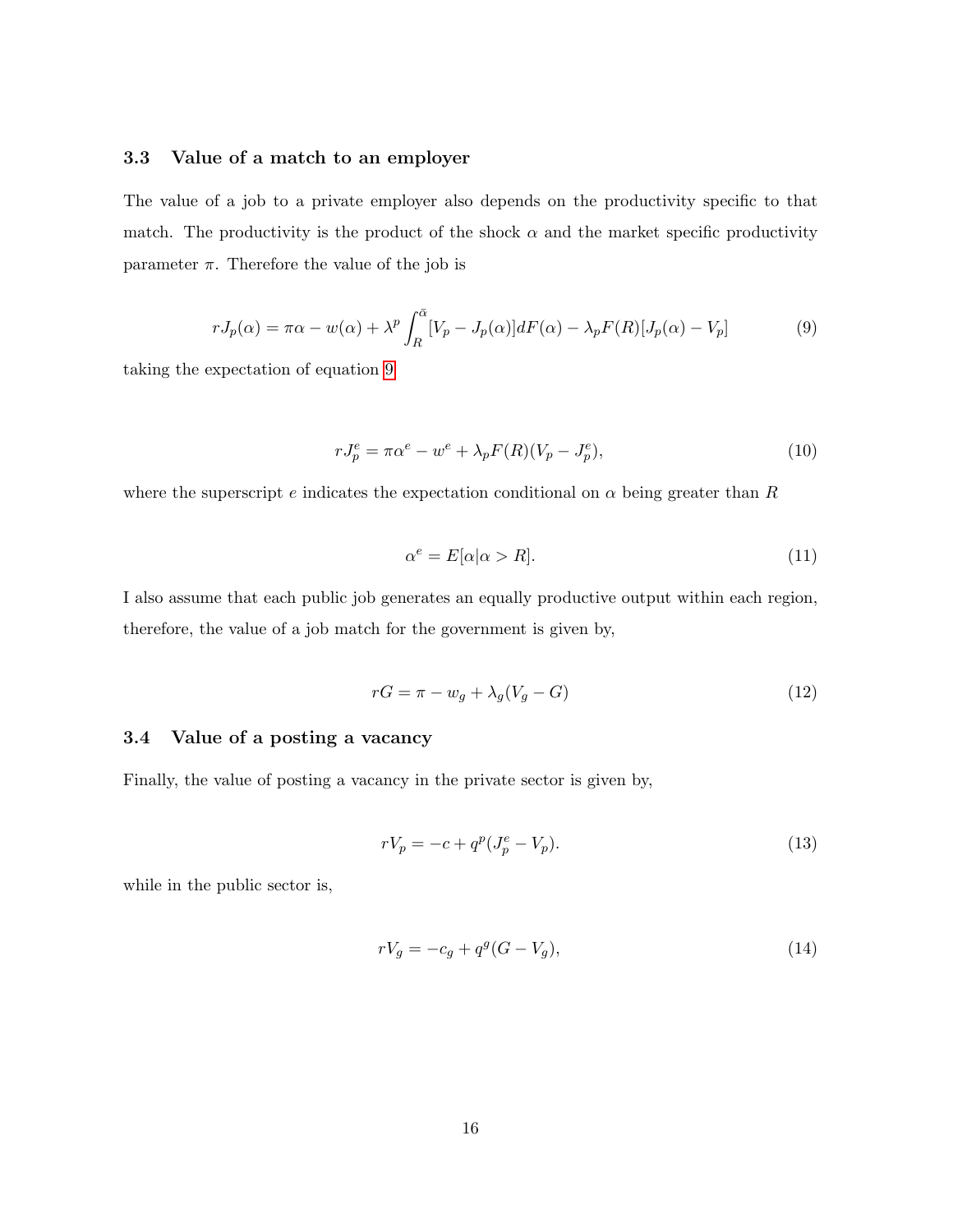#### 3.5 Wage Setting

To keep things simple I assume that in the public sector the wage rate is determined exogenously by the government and is equal to the productivity of workers, plus the cost of opening a vacancy in the public sector.<sup>[6](#page-18-0)</sup>

$$
w_g = \pi + c_g. \tag{15}
$$

For the private sector I follow the literature in assuming that the wage rate is determined by Nash bargaining, theretofore,

$$
w(\alpha) = argmax(W_p(\alpha) - U)^{\beta} (J_p(\alpha) - V_p)^{1-\beta}.
$$

Which can be solved in terms of the flow value of unemployment as,

<span id="page-18-1"></span>
$$
[\beta + (1 - \beta)(1 - t)]w(\alpha) = \beta \pi \alpha + (1 - \beta)rU.
$$
\n(16)

Equation [\(16\)](#page-18-1) is the textbook wage equation found for example in Pissarides (2000). What makes this equation different however, is the flow value of unemployment which includes the discounted value of finding a private sector job and the discounted value of finding a public sector job. Solving for the value of unemployment we can finally find an equation for  $w(\alpha)$ ,

$$
w(\alpha) = \frac{1}{1 - (1 - \beta)t} \left[ \beta \pi \alpha + \frac{r + \lambda^g}{p^g + r + \lambda^g} ((1 - \beta)b + \beta \theta_p c) + \frac{(1 - \beta)(1 - t)p^g}{p^g + r + \lambda^g} w_g \right]
$$
(17)

#### 3.6 Government

The Government in this model decides how many public jobs are needed for supplying the public goods, i.e. sets  $e_g$ , the number of public jobs per person, and sets t to pay for those public jobs. The budget constraint the government faces is given by

<span id="page-18-0"></span><sup>6</sup> This is equivalent to assuming that the wage is set by a monopolistic union that, as in Mortensen and Pissarides (1994), unilaterally determines the share of surplus that goes to workers as opposed to the share that goes to the Government. The government determines the size of public employment, that is the number of workers to hire. I also assume that the wage rate paid by the government is homogeneous across regions. The objective of the Unions is to maximize the value of the median worker, which in this case is the worker in the North, given that is the region with the higher concentration of labor force. That is,  $w_g = argmax_{\phi}W_g$  where,  $W_g = U + \phi (W_g + G - V_g - U)$ .. The solution to this particular problem is trivial since the unions set the share that goes to workers equal to one. The reason is that the separation rate is exogenous and not affected by the level of the wage.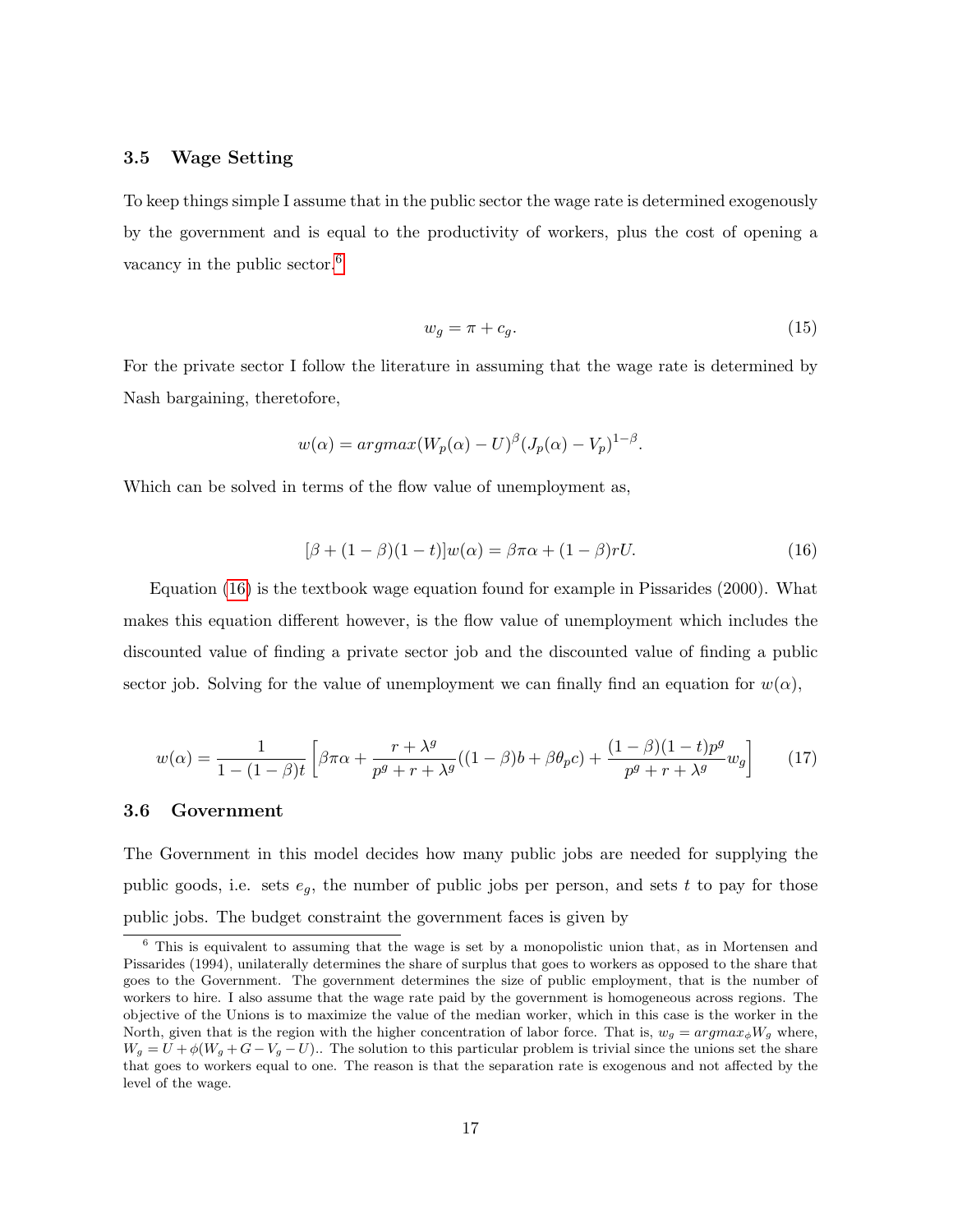$$
w_g(\gamma_n e_{gn} + \gamma_s e_{gs}) + c * (v_n + v_s) = t(w_g(\gamma_n e_{gn} + \gamma_s e_{gs}) + \gamma_n w_n^e e_{pn} + \gamma_s w_s^e e_{ps}), \tag{18}
$$

 $e_{gi}$  is the number of public employees over labor force in region i,  $\gamma_i$  for  $i = n, s$  is the share of the labor force in the Northern and Southern regions, and  $e_{pi}$  is the employment rate in region i.

### 4 Calibration

Although the model is fairly simple and parsimonious, there are still fourteen parameters that need to be given numerical values and two functions to be given a specific form. My calibration strategy follows two basic criteria, on the one hand I rely on what has been done previously in the literature for the parameters and the functional forms for which I do not have direct evidence from Italian data; on the other hand, I use, as much as possible, the same data used to report the empirical facts above. Starting with the functional forms, I follow Pissarides and Petrongolo (2001) and I assign to the matching function a Cobb-Douglas form  $m(u, v) = u^{\eta}v^{1-\eta}$ with  $\eta = 0.5$ . To the idiosyncratic distribution of shocks I assign a log normal form in order to the distribution of the log-wage residuals presented in section 2. That is,  $\alpha \sim LogN(0, \sigma^2)$ .

For the bargaining power of workers and firms I choose to make a "neutral" assumption and set the value of the parameter  $\beta$  equal to 0.5.<sup>[7](#page-19-0)</sup> I choose the interest rate to be 0.01, a 4% annual interest rate.

The other parameters are chosen to match statistics directly or indirectly. The share of men in the labor force living in the North is 65%, therefore I assign  $\gamma = 0.65$ . The arrival rates of the shocks that break matches in the public and private sectors are set to match statistics of the number of jobs held by men lost over the total in those two sectors. For the public sector I take the statistics from the Ragioneria dello Stato on the number of public employees that cease to work for the public administration, over the total of the public employees, every year from 2001 to 2008. Averaging these number for the entire period 0.73% of public employees

<span id="page-19-0"></span><sup>&</sup>lt;sup>7</sup>Since Italy has a labor market largely characterized by the strength of labor unions, this may seem a value hard to justify. However, the model does imply that unions have a strong effect on wages, both privately and publicly set, effect that comes indirectly through the wage setting process in the public sector.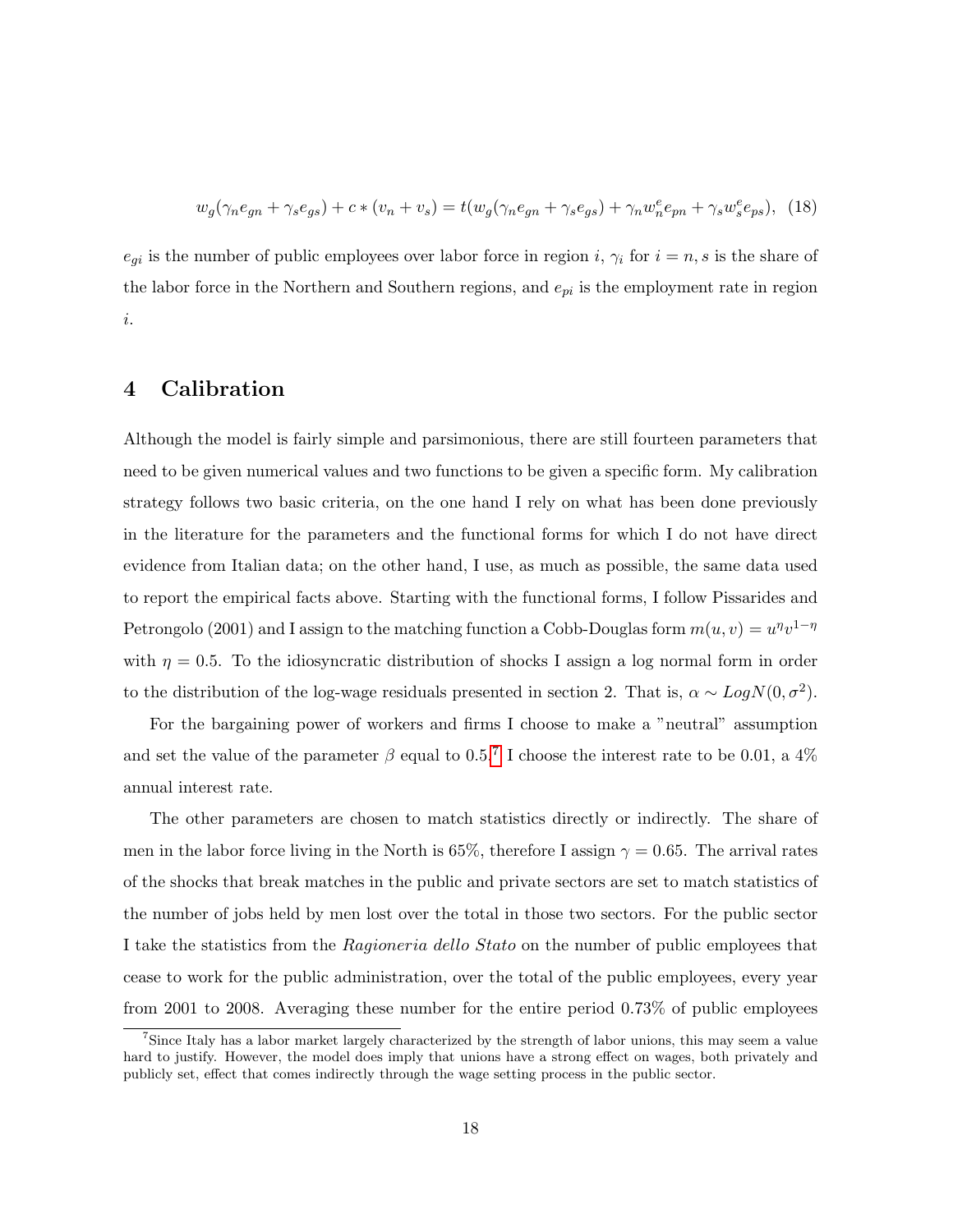cease to work every three months, hence, since the break up rate for the public sector is exogenous, I directly set  $\lambda^g = 0.0073$ . For the private sector I take the numbers given in Brutti (2011) for men, 3.31% for the North and 4.24% for the South as a quarterly average for the years 2004 to 2007.<sup>[8](#page-20-0)</sup> These statistics contribute to pin down the arrival rate of the shocks the change the match productivity, however, given that the actual destruction rate in the private sector is endogenous, they also contribute in pinning down other relevant parameters, such as the unemployment benefits, the cost of posting a vacancy and the variance of the shock distribution, which I do not match directly.

The shares of public jobs  $e_{gi}$  are chosen to match the total number of men who hold public jobs over the total number of men in the labor force, therefore I set  $e_{qn} = 0.0974$  and  $e_{gs} = 0.1413.^9$  $e_{gs} = 0.1413.^9$ 

The public sector wage setting rule in Quadrini and Trigari (2007) matches a premium that is paid to public workers in the US, and sets the wage rate in the public sector 3% higher than in the private sector. The data available for Italy say that, once personal characteristics such as education and experience are taken into account, public log-wages in the North are actually marginally lower than private sector log-wages by about 1.02%. I normalize the public wage rate equal to one (i.e. I set the public sector productivity to be one and, consequently the wage rate as well) and use the public-private wage rate difference as a target to pin down the wage distributions. Additional targets for the distributions are the mean and variance differences of the log-wages distributions. I.e., I target the 11.71% wage gap between Southern and Northern wages, and I also target the 84.75% higher variance in the South compared to the North wage distribution.<sup>[10](#page-20-2)</sup> Finally, I target the unemployment rates in the North, the overall average for

<span id="page-20-0"></span><sup>8</sup>These numbers are not provided directly in Brutti (2011) as there are not detailed statistics for men in the North and the South. I derive these numbers first taking the probability of loosing a job for men in the whole country and then taking the estimated difference between men in the North and in the South, this being 0.91%.

<span id="page-20-1"></span><sup>&</sup>lt;sup>9</sup>Notice that these number are different from the ones presented above as are only for men and over the labor force, not the entire population. The significant difference between North and South is explained by the lower participation rate of women in the South that leaves more public jobs available to men. Of course, the large difference can also have an impact on explain unemployment gap, however, I conduct sensitivity re-calibrating the economy imposing the same number of public jobs available in the two regions and find that the difference in available public jobs has not impact in explaining the unemployment gap.

<span id="page-20-2"></span> $10<sup>10</sup>$ I do not calibrate the variance of the shock distribution using the actual variance of the residual wages from the data. The reason is that even though I do control for several important characteristics of individuals such as level of education and age, many other factors can imply a large heterogeneity across unemployed workers, for example the type of education or the quality of school attended, cannot be taken into account. The model assumes that unemployed agents are homogeneous and all the heterogeneity is post-meeting due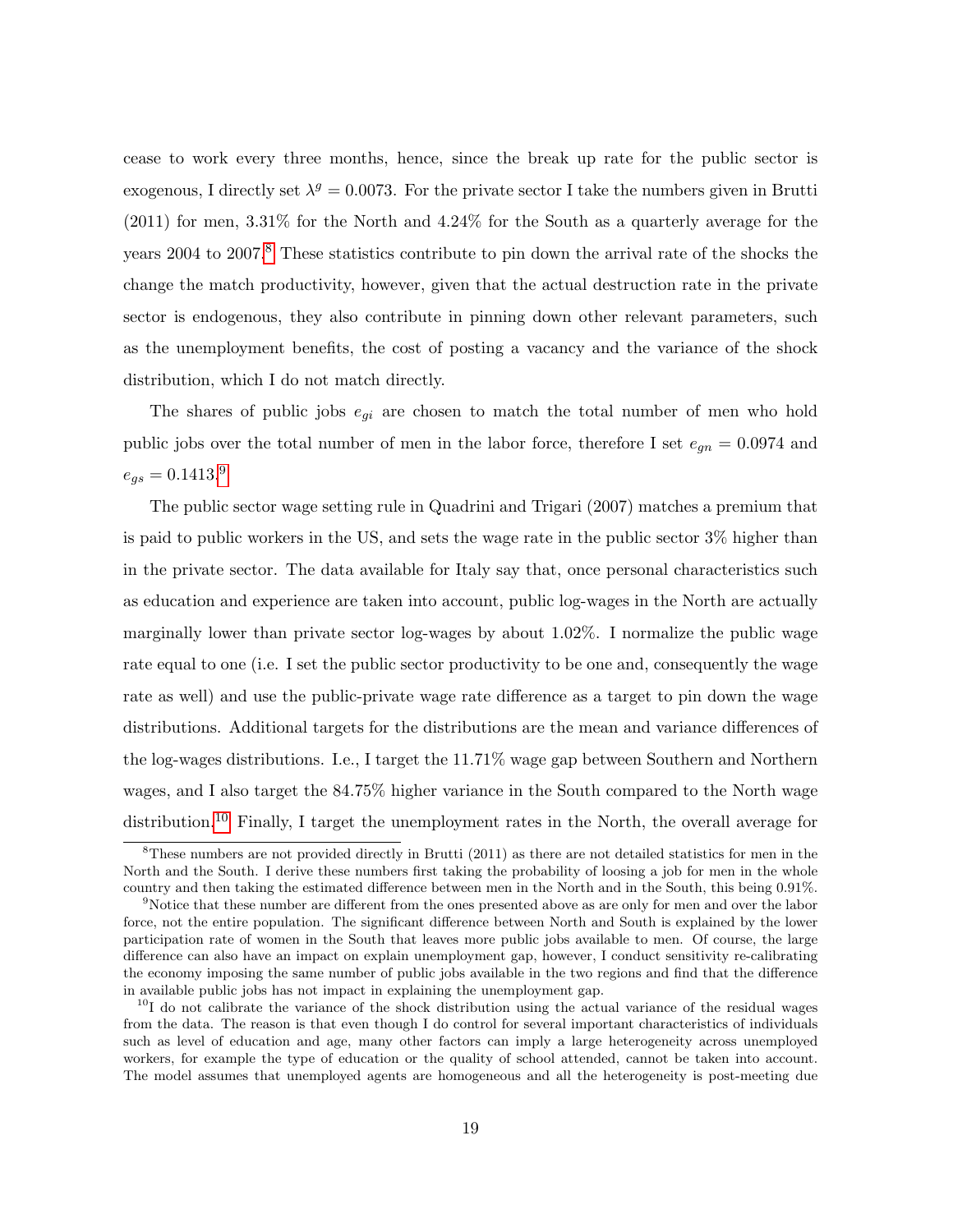men at 3.48% and leave that in the South free.

Because I have as many targets as parameters left to be determined, all the targets are matched exactly. In this case, an evaluation of the calibration can be obtained by looking at other statistics that can be obtained by the model simulation as compared to correspondent  $data$  statistics<sup>[11](#page-21-0)</sup>

#### 4.1 Results and Model Evaluation

Table [4](#page-22-0) shows all the parameter values obtained through the calibration. In bold are the six parameters that are calibrated matching the six targets mentioned above. First can be noticed that the mean of the productivity distribution in the South is about 13% lower than in the North. This difference in values is primarily imposed by matching the 9.7% difference in the wage distribution between the two areas. The ex-ante productivity gap is larger than the wage gap, a clear effect of the geographically uniform public employment wage. The wage paid to public employees is relatively high in the South compared to the ex-ante average productivity in that region, this affects the bargaining process in the private sector increasing the southern workers outside option and, consequently, their wages.

A critical parameter to pin down in this type of models is the recruiting cost. The calibrated flow cost of recruiting is 0.1297 (column 5 in Table [4\)](#page-22-0) about 12% of the average wage in the North and slightly higher in the South.<sup>[12](#page-21-1)</sup> This value implies that about 0.5% of the total wage bill is spent on recruiting, a value significantly lower to the one estimated by Michaillat (2012) for the US of 0.9%. Finally, the flow value of being unemployed is calibrated to about 62% of the average wage rate in the North and 70% in the South. This value includes a large pool of resources that directly or indirectly benefit unemployed workers such as intra-family

to the idiosyncratic productivity shock attached to the match. For this reason we should expect the variance generated by the model lower than the variance of the residual wages, unless we are able to take into account all possible factors that explain ex-ante heterogeneity . However, if we assume that the unexplained ex-ante heterogeneity is distributed homogenously across regions in terms of first and second moments, we can look at the ratio between the variances in the North and the South.

<span id="page-21-0"></span><sup>&</sup>lt;sup>11</sup>Alternatively, I could have chosen to over-identify the calibration and analyze the distance between the data and simulated moments. However, in order to have a proper measure of this distance I would also need a covariance matrix for weighting the data moments, which I don't have since some targets come from previous literature. Besides, I choose to calibrate based on the targets that are the most important given what the model aims at explaining, which is equivalent to giving these targets a infinite weight in an estimation.

<span id="page-21-1"></span> $12$ I also performed a calibration of a model where recruiting costs differ proportionally to the structural productivity between the South and the North, the results hold with approximately the same values.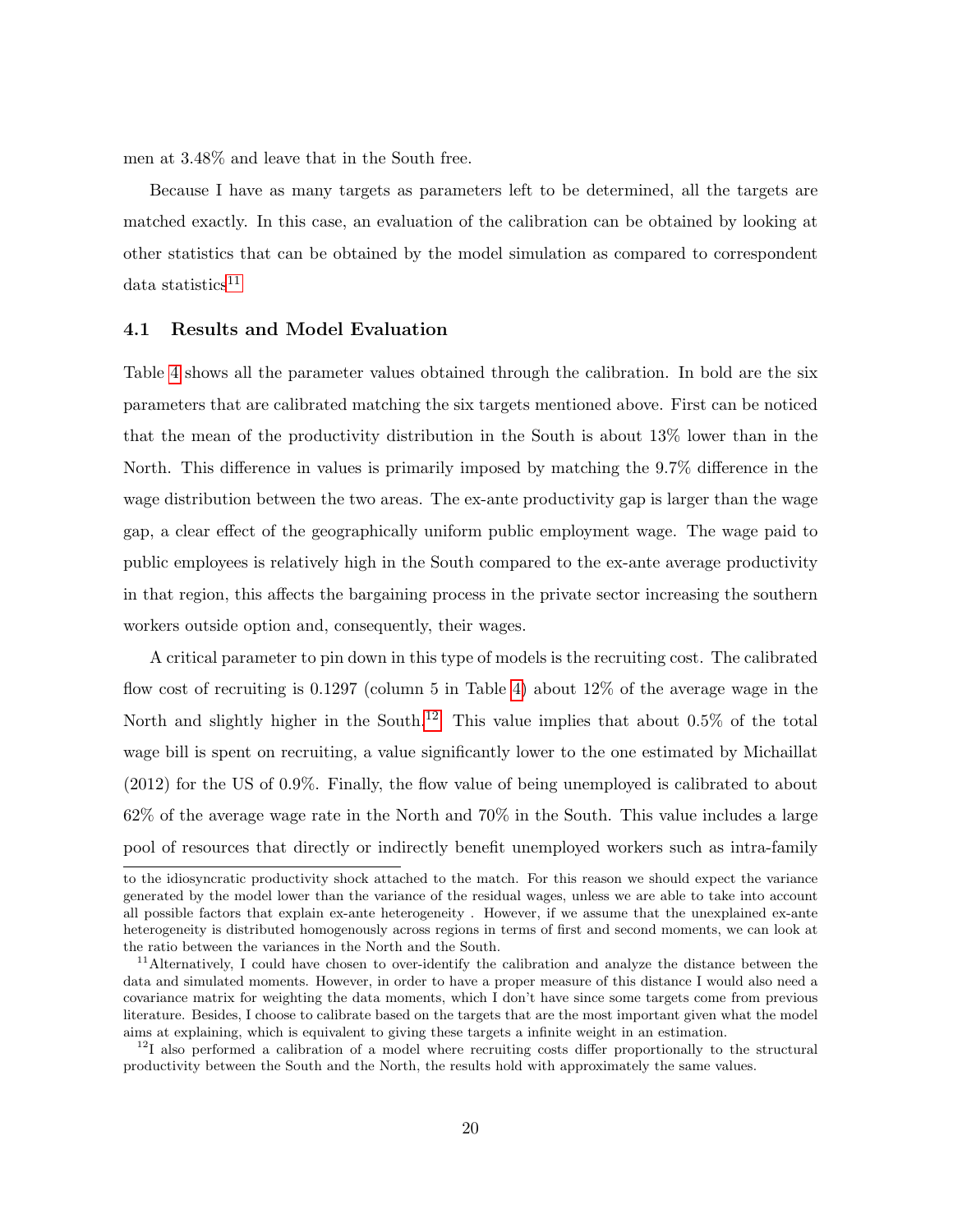<span id="page-22-0"></span>

| Table 4: Calibration - Parameter Values       |        |                   |
|-----------------------------------------------|--------|-------------------|
| Parameter                                     | North  | South             |
| Productivity Distribution, Mean $\mu$         |        | $0.0000 - 0.1305$ |
| Shock arrival rate (priv) $\lambda^p$         | 0.0933 |                   |
| Shock arrival rate $(gov) \lambda^g$          |        | 0.0073            |
| Variance shock distrib. $\sigma^2$            | 0.0698 |                   |
| Recruiting cost c                             |        | 0.1297            |
| Recruiting cost gov. $c_q$                    | 0.0205 |                   |
| Unemployment Benefit b                        | 0.6378 |                   |
| Interest rate r                               |        | 0.0100            |
| Matching elasticity $\eta$                    |        | 0.5000            |
| Bargaining Power $\beta$                      |        | 0.5000            |
| Public Empl. Share $e_q$                      | 0.0974 | 0.1413            |
| Population Shares $\gamma$ , and $1 - \gamma$ | 0.6500 | 0.3500            |
|                                               |        |                   |

Table 5: Calibrated Statistics

| <b>Statistics</b>        | North     | South  |  |  |
|--------------------------|-----------|--------|--|--|
| Unemployment Rate        | 0.0348    | 0.0912 |  |  |
| Destruction Rate         | 0.0331    | 0.0424 |  |  |
| Employment Rate          | 0.8678    | 0.7675 |  |  |
| Average Wage             | 1.0309    | 0.9170 |  |  |
| Reservation Wage         | 0.9982    | 0.8921 |  |  |
| Public Sector Wage       | 1.0205    | 1.0205 |  |  |
| Average Productivity     | 1.0456    | 0.9312 |  |  |
| Reservation Productivity | 0.9800    | 0.8813 |  |  |
| Hiring Cost              | 0.0019    | 0.0075 |  |  |
| Wage variance $S/N$      |           | 1.8470 |  |  |
| Log-Wage. Diff.          | $-0.1171$ |        |  |  |
| Tax Rate                 | 0.1221    |        |  |  |

transfers, home production and, most importantly, a taste for leisure or that can be enjoyed while unemployed.<sup>[13](#page-22-1)</sup> Finally, the rate of unemployment in the South is 9.12%. While this result is about 7% lower than the actual unemployment reported by the above statistics, it shows that the model is capable of delivering a large unemployment rate gap between the regions due to a relatively small difference in average productivity, given the institutional setup of the economy.

<span id="page-22-1"></span><sup>&</sup>lt;sup>13</sup>Only a very small fraction of unemployed workers can benefit from properly defined unemployed benefits in Italy. Most of the unemployed who never had a previous formal employment for a long enough period of time, do not qualify and cannot collect unemployment insurance. Those are the majority in the unemployed pool.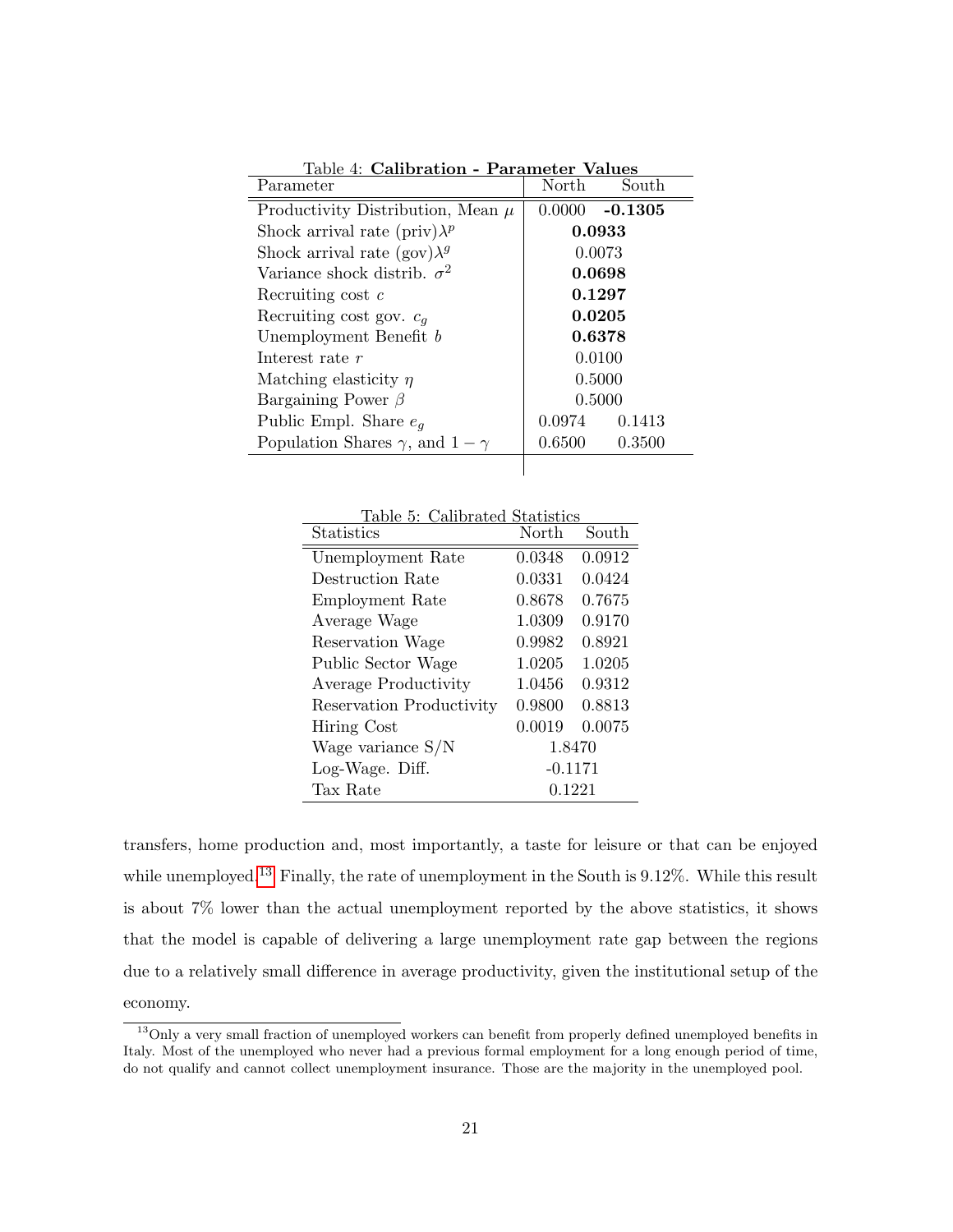#### 4.2 Sensitivity - The Importance of Public Employment

In order to evaluate the importance of the public sector in determining the unemployment gap, I re-calibrate the model first with an equal share of public employment across regions and then without any public employment. In the first sensitivity calibration I set the rate of public employment equal to the national average in both regions, in the second exercise I set it equal to zero. All the calibration targets remain the same as before. In the second exercise the difference between public and private wage is dropped. Table [6](#page-23-0) shows the parameter values of the new calibration, Table [7](#page-24-0) the results.[14](#page-23-1)

|                                               | <b>Benchmark</b> |           | Equal P.E |           | No P.E. |           |
|-----------------------------------------------|------------------|-----------|-----------|-----------|---------|-----------|
| Parameter                                     | North            | South     | North     | South     | North   | South     |
| Productivity Distribution, Mean $\mu$         | 0.0000           | $-0.1305$ | 0.0000    | $-0.1287$ | 0.0000  | $-0.1231$ |
| Shock arrival rate (priv) $\lambda^p$         | 0.0933           |           | 0.0924    |           | 0.1062  |           |
| Shock arrival rate (gov) $\lambda^g$          | 0.0073           |           | 0.0073    |           | 0.0073  |           |
| Variance shock distrib. $\sigma^2$            | 0.0698           |           | 0.0717    |           | 0.0542  |           |
| Recruiting cost $c$                           | 0.1297           |           | 0.1292    |           | 0.1225  |           |
| Recruiting cost gov. $c_q$                    | 0.0205           |           | 0.0222    |           | 0.0000  |           |
| Unemployment Benefit b                        | 0.6378           |           | 0.6319    |           | 0.7905  |           |
| Interest rate $r$                             | 0.0100           |           | 0.0100    |           | 0.0100  |           |
| Matching elasticity $\eta$                    | 0.5000           |           | 0.5000    |           | 0.5000  |           |
| Bargaining Power $\beta$                      | 0.5000           |           | 0.5000    |           | 0.5000  |           |
| Public Empl. Share $e_q$                      | 0.0974           | 0.1413    | 0.1128    | 0.1128    | 0.0000  | 0.0000    |
| Population Shares $\gamma$ , and $1 - \gamma$ | 0.3500           | 0.6500    | 0.3500    | 0.6500    | 0.3500  | 0.6500    |

<span id="page-23-0"></span>Table 6: Calibration Sensitivity - Parameter Values

Table [6](#page-23-0) reports the parameter values obtained in the two sensitivity calibrations (columns 3 to 6) and compares them with the values obtained in the benchmark calibration above, reported again in columns 1 and 2. The first exercise aims at evaluating the role of the different share of public employment over the labor force between the regions, i.e. how much, if at all, of the unemployment gap can be explained by public jobs be relatively more available to Southern men than Northerners. Table [7](#page-24-0) shows that the parameters change little from the benchmark to the equal P.E. case. But is Table [7](#page-24-0) that gives the answer. The unemployment in the South goes from 15.93% of the benchmark to 14.64% in case of equal share. While there is a small reduction, the gap remains quite large meaning that the differential share has

<span id="page-23-1"></span><sup>&</sup>lt;sup>14</sup>I also re-calibrated the model with no taxes and with a fixed tax rate equal to the benchmark calibration. None of the alternative exercises bring significantly different results, therefore I do not report them for brevity.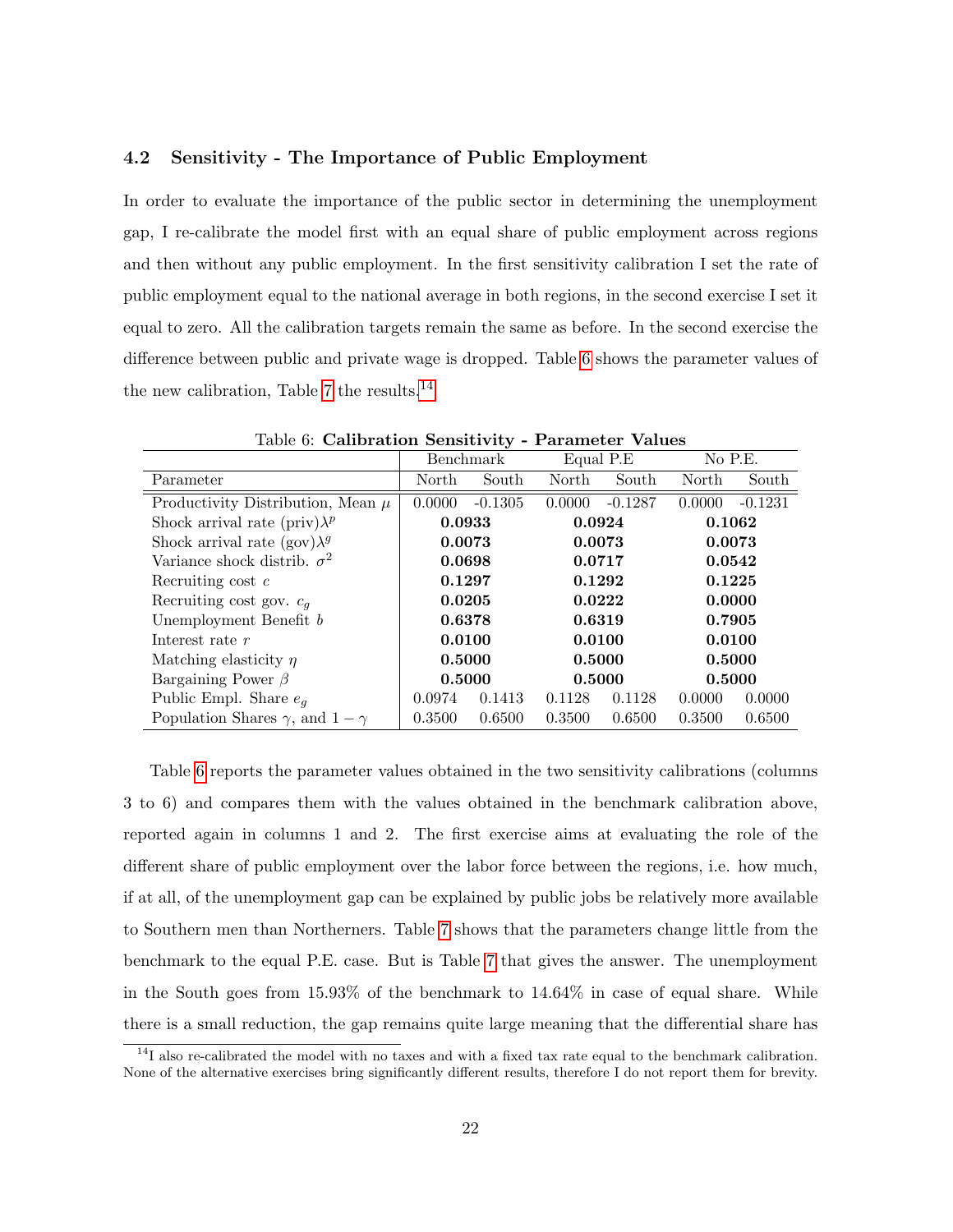a small role in explaining the unemployment gap. Looking at columns 5 and 6 of Tables [6](#page-23-0) and [7](#page-24-0) is possible to assess the relevance of the institutional setting with public employment in generating the unemployment gap. Compared with the benchmark calibration the parameters that are significantly different are the cost of keeping a vacancy open  $c$  and the flow value of being unemployed b. Both values are larger when the model is calibrated without public employment. Tower tax rate (6.83% compared to 12.67%) tends to decrease the unemployment rate in the North, a target in the calibration, so that the other two parameters are calibrated to larger values to compensate.The interesting result, however is that the model now delivers an unemployment rate in the south equal to  $12.06\%$ , which is about  $4\%$  lower than the benchmark calibration, together with an average and reservation wage rate in the public sector in the South about 1% lower than the benchmark value. Also in the North the average and reservation wages are lower, by about the same percentage, however the calibrated ex-ante productivity gap is now lower, and this explains the lower unemployment in this scenario compared to the benchmark. Without public employment with a homogenous wage rate paid to all public employees, the wage rate in the South is more aligned to the structural productivity as the outside option of unemployed workers is reduced by the absence of a relatively generous prospective public employer. Overall, the calibration of the model with public employment is capable of explaining at least a 4% more of the unemployment gap.

| Statistics               | North     | South  | North     | South  | North     | South  |  |  |
|--------------------------|-----------|--------|-----------|--------|-----------|--------|--|--|
| Unemployment Rate        | 0.0348    | 0.0912 | 0.0348    | 0.0829 | 0.0349    | 0.0707 |  |  |
| Destruction Rate         | 0.0331    | 0.0424 | 0.0331    | 0.0424 | 0.0332    | 0.0424 |  |  |
| Employment Rate          | 0.8678    | 0.7675 | 0.8524    | 0.8043 | 0.9651    | 0.9293 |  |  |
| Average Wage             | 1.0309    | 0.9170 | 1.0327    | 0.9186 | 1.0188    | 0.9062 |  |  |
| Reservation Wage         | 0.9982    | 0.8921 | 0.9993    | 0.8926 | 0.9912    | 0.8842 |  |  |
| Public Sector Wage       | 1.0205    | 1.0205 | 1.0222    | 1.0222 | 0.0000    | 0.0000 |  |  |
| Average Productivity     | 1.0456    | 0.9312 | 1.0479    | 0.9331 | 1.0290    | 0.9161 |  |  |
| Reservation Productivity | 0.9800    | 0.8813 | 0.9811    | 0.8811 | 0.9738    | 0.8721 |  |  |
| Hiring Cost              | 0.0021    | 0.0090 | 0.0020    | 0.0074 | 0.0022    | 0.0066 |  |  |
| Wage variance $S/N$      | 1.8470    |        | 1.8434    |        | 1.9238    |        |  |  |
| Log-Wage. Diff.          | $-0.1171$ |        | $-0.1171$ |        | $-0.1171$ |        |  |  |
| Tax Rate                 | 0.1221    |        |           | 0.1219 |           | 0.0000 |  |  |

<span id="page-24-0"></span>Table 7: Calibration Sensitivity - Statistics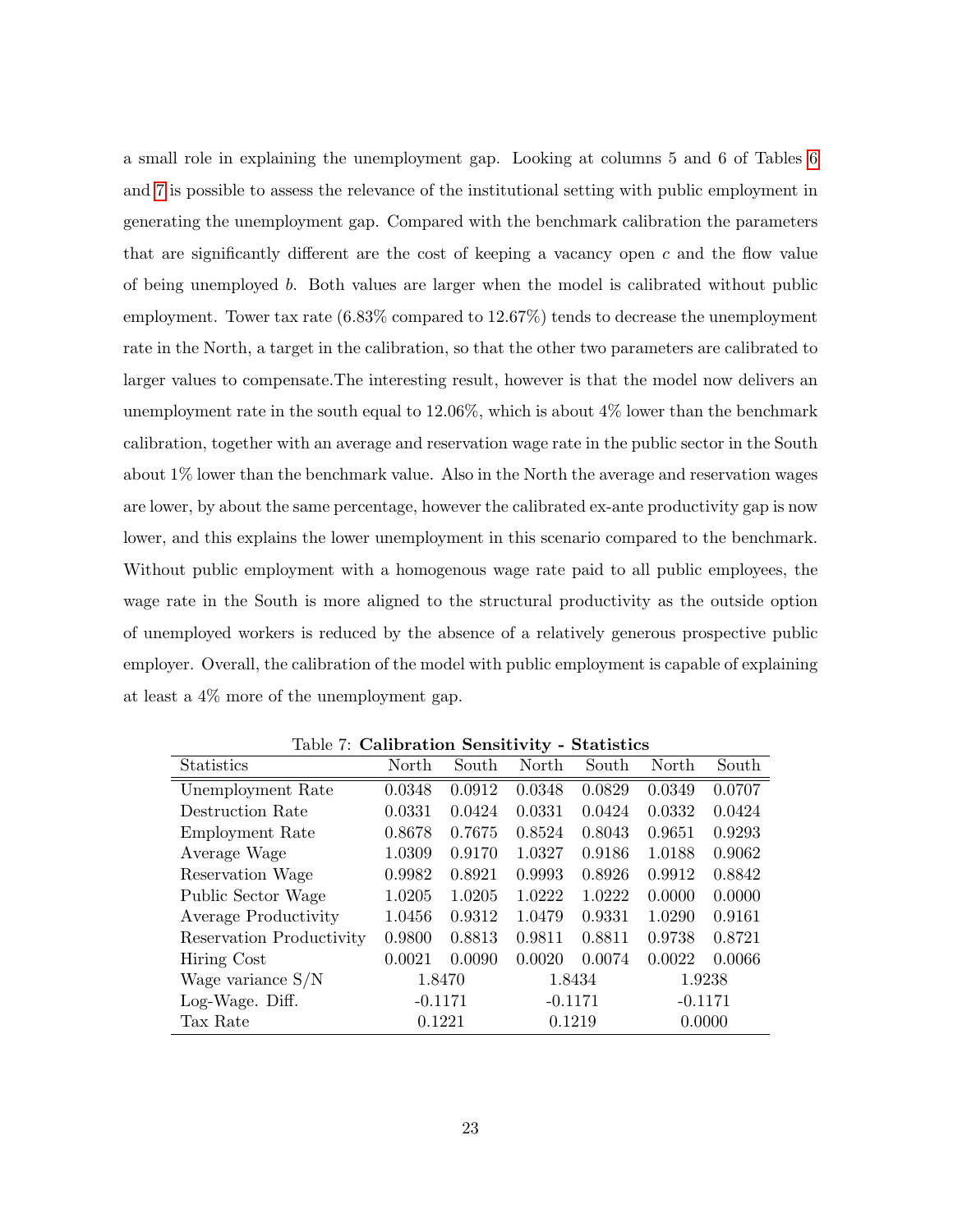#### 4.3 The Asymmetric Response to a Productivity Shock

The model is calibrated to replicate a steady state economy and, as such, I use target values that averaged over a long period up to 2008, before Italy entered in a prolonged economic economic crisis. Starting from 2008 and especially in 2011 and 2012, unemployment in Italy increased substantially following the financial and sovereign debt crisis that affected all the Mediterranean Europe. However, noticeably the Southern regions are much more affected in terms of job loss than Northern regions. To see if the model is capable of generating such an asymmetric response to a possibly common productivity shock I simulate the model assuming a drop in productivity equal in both regions and such that I obtain an unemployment rate in the North about 2% points higher than the benchmark of 5.42%, the average rate between 2009 and 2012. In the same period the unemployment rate in the South skyrocketed to 25.73%, i.e. 6.7% higher than the previous period. Table [8](#page-25-0) reports the results.

| <b>Statistics</b>        |        | Benchmark | Constant Taxes |           | <b>Balanced Budget</b> |           |  |
|--------------------------|--------|-----------|----------------|-----------|------------------------|-----------|--|
| <b>Statistics</b>        | North  | South     | North          | South     | North                  | South     |  |
| Unemployment Rate        | 0.0348 | 0.0912    | 0.0542         | 0.1460    | 0.0543                 | 0.1464    |  |
| Destruction Rate         | 0.0331 | 0.0424    | 0.0382         | 0.0475    | 0.0382                 | 0.0475    |  |
| Employment Rate          | 0.8678 | 0.7675    | 0.8578         | 0.7211    | 0.8577                 | 0.7207    |  |
| Average Wage             | 1.0309 | 0.9170    | 0.9688         | 0.8633    | 0.9688                 | 0.8633    |  |
| Reservation Wage         | 0.9982 | 0.8921    | 0.9399         | 0.8414    | 0.9400                 | 0.8415    |  |
| Public Sector Wage       | 1.0205 | 1.0205    | 1.0205         | 1.0205    | 1.0205                 | 1.0205    |  |
| Average Productivity     | 1.0456 | 0.9312    | 0.9831         | 0.8770    | 0.9831                 | 0.8771    |  |
| Reservation Productivity | 0.9800 | 0.8813    | 0.9254         | 0.8333    | 0.9255                 | 0.8333    |  |
| Hiring Cost              | 0.0021 | 0.0090    | 0.0039         | 0.0186    | 0.0039                 | 0.0187    |  |
| Wage variance $S/N$      | 1.8470 |           | 1.4461         |           | 1.4471                 |           |  |
| Log-Wage. Diff.          |        | $-0.1171$ |                | $-0.1153$ |                        | $-0.1153$ |  |
| Tax Rate                 | 0.1221 |           | 0.1221         |           | 0.1226                 |           |  |

<span id="page-25-0"></span>Table 8: Simulation - Asymmetric response to an Aggregate Productivity Schock

I simulate the case in which the tax rate does not react to balance the budged and the balanced budget equilibrium. The two do not differ substantially, mainly because I also take into account the change in the share of public employment in the two regions, which is negative and therefore compensate for the lower tax income due to lower employment. The table clearly shows that the model is capable of replicating the asymmetric growth in unemployment as the same productivity shock generates the targeted change of about 2% in the North and a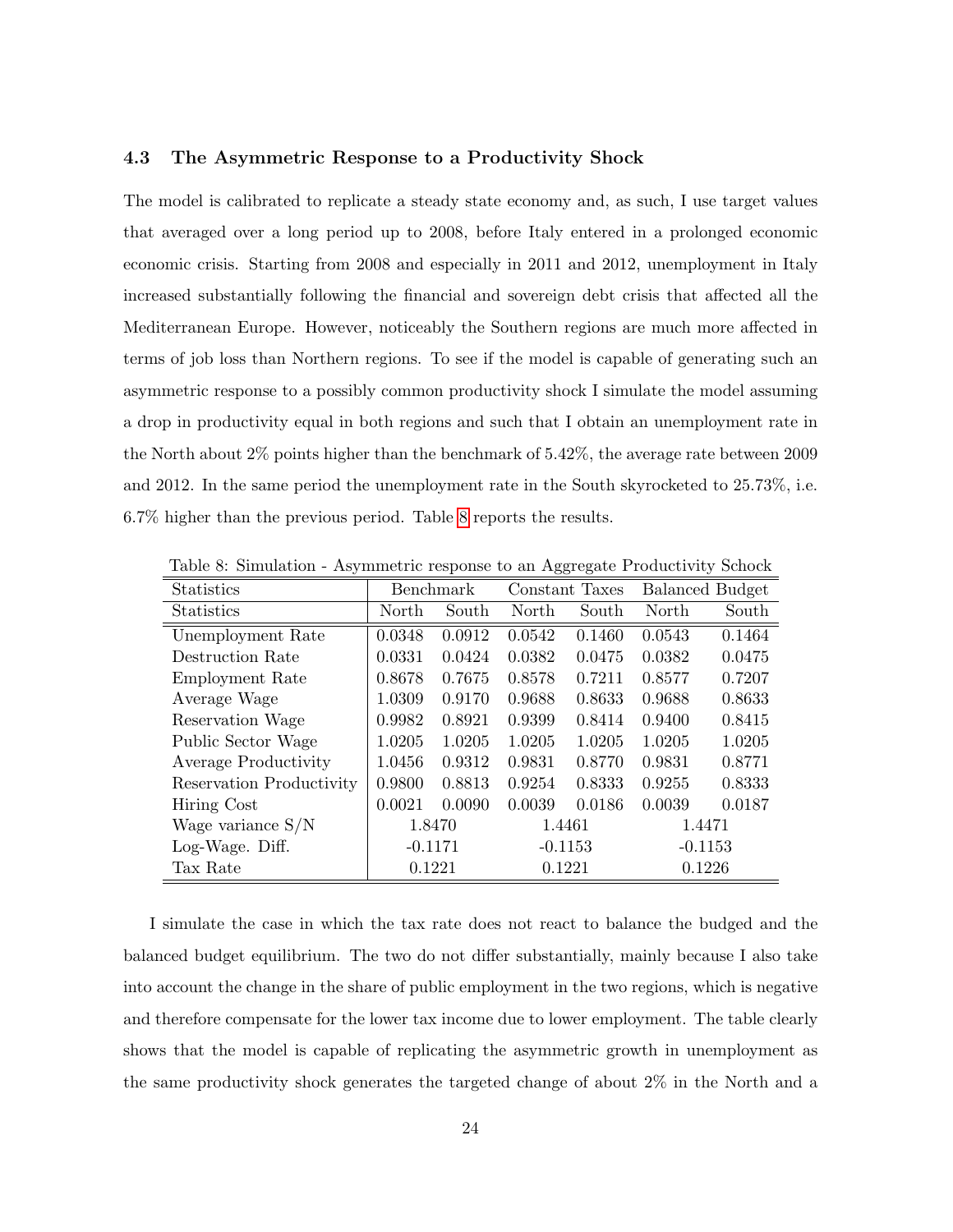correspondent change for the South of about 5.5%, very close to the actual 6.6% change.

### 5 Policy Experiments

In the previous section when simulating the asymmetric response to a productivity shock I reduced the level of public employment in both regions according to the what we find in the data. In fact, most likely because of the efforts in reducing public debt, Italy is experiencing a slow, but continuous reduction of public employment mainly driven by not replacing or only partly replacing retiring public employees. In this section I conduct two policy experiments, one in which public employment is further reduced of an equal share in both regions, one in which I let the wage of public employees to be set regionally, according to the local productivity. A third experiment combines the two policies.

Table [9](#page-27-0) resumes the results of the policy experiments. The first panel keeps the tax rate fixed across experiments and equal to the benchmark, the second panel presents the experiments under balanced budget. Starting from the first panel, lowering by 5% the share of public employment in both regions implies a reduction of unemployment in the South by about 1 percentage point, but an increase in the North, although very small. Columns 5 and 6 show the results of letting the wage of public employees adjust to the regional productivity. This means that while in the North the wage rate remains the same, in the South drops significantly by about 13%. This policy has a significative effect on the Southern unemployment lowering it by about 4% points and no effect on the Northern unemployment. Finally, combining the policies does not bring better results than the heterogenous wage case in terms of unemployment. Indeed, once we lower public employment in the presence of heterogenous wages, the effect is of an increase in unemployment in both regions. Overall, what we can learn from the first panel is that keeping taxes fixed, the negative effect of public employment on total employment is present only when wages do not adjust to regional productivity, instead, when they do adjust higher public employment has the effect of lowering unemployment.

The second panel gives a slightly different picture. Because of the lower tax rate implied by a smaller public sector, now the economy is capable to generate more vacancies and employment in both regions, as a result in the first experiment with a 5% decrease in public employment unemployment decreases both in the North and the South. As in the previous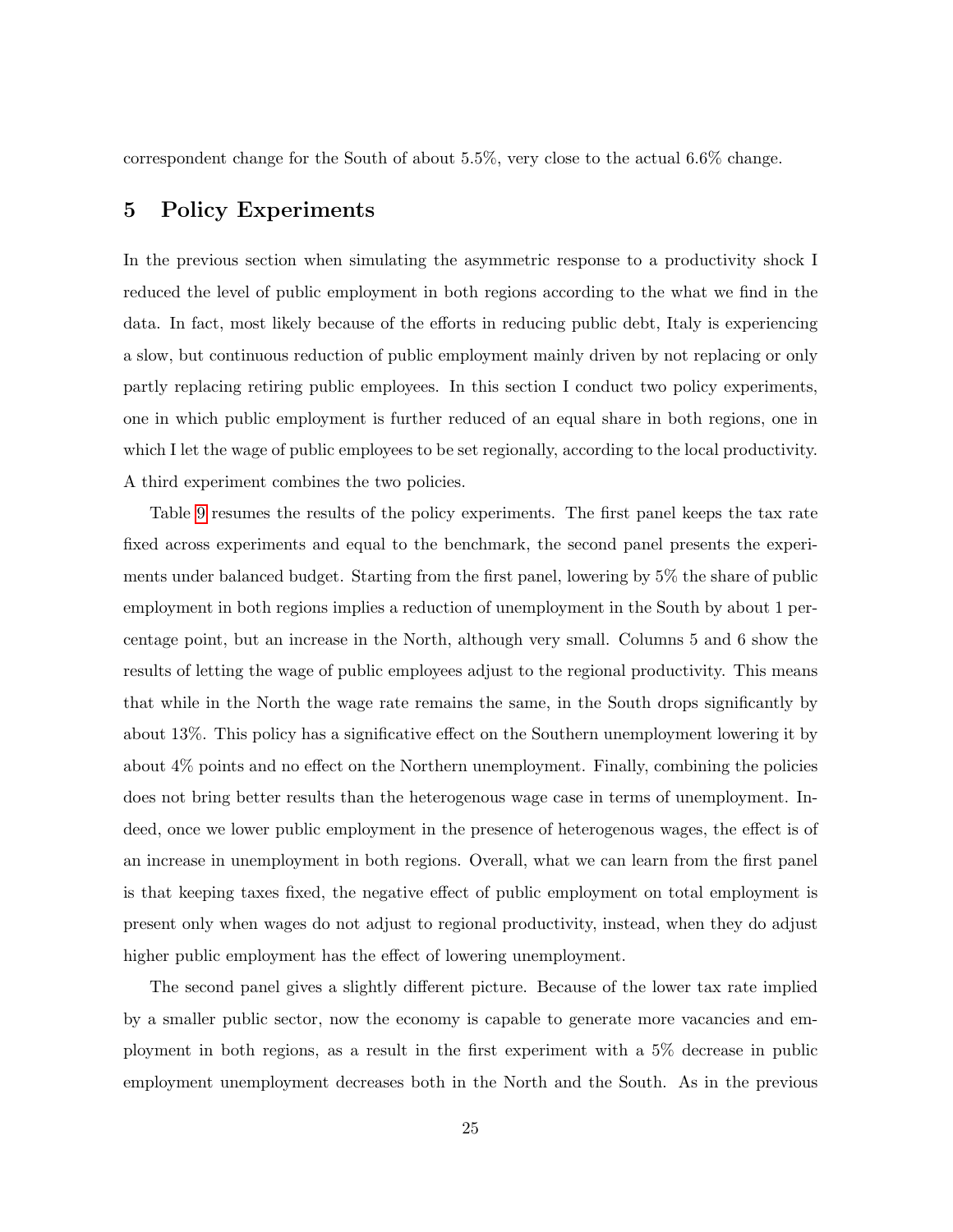|                          |        | Benchmark |           | Lower P.E. | Heter. Wage |           | Combined  |           |
|--------------------------|--------|-----------|-----------|------------|-------------|-----------|-----------|-----------|
| Statistics               | North  | South     | North     | South      | North       | South     | North     | South     |
|                          |        |           |           |            |             |           |           |           |
| Constant Taxes           |        |           |           |            |             |           |           |           |
| Unemployment Rate        | 0.0348 | 0.0912    | 0.0364    | 0.0813     | 0.0348      | 0.0521    | 0.0364    | 0.0548    |
| Destruction Rate         | 0.0331 | 0.0424    | 0.0347    | 0.0426     | 0.0331      | 0.0356    | 0.0347    | 0.0375    |
| Employment Rate          | 0.8678 | 0.7675    | 0.9162    | 0.8274     | 0.8678      | 0.8066    | 0.9162    | 0.8539    |
| Average Wage             | 1.0309 | 0.9170    | 1.0310    | 0.9146     | 1.0309      | 0.9089    | 1.0310    | 0.9090    |
| Reservation Wage         | 0.9982 | 0.8921    | 0.9983    | 0.8890     | 0.9982      | 0.8816    | 0.9983    | 0.8817    |
| Public Sector Wage       | 1.0205 | 1.0205    | 1.0205    | 1.0205     | 1.0205      | 0.8982    | 1.0205    | 0.8982    |
| Average Productivity     | 1.0456 | 0.9312    | 1.0457    | 0.9286     | 1.0456      | 0.9223    | 1.0457    | 0.9224    |
| Reservation Productivity | 0.9800 | 0.8813    | 0.9801    | 0.8774     | 0.9800      | 0.8677    | 0.9801    | 0.8678    |
| Hiring Cost              | 0.0021 | 0.0090    | 0.0020    | 0.0073     | 0.0021      | 0.0045    | 0.0020    | 0.0045    |
| Wage variance $S/N$      | 1.8470 |           | 1.8760    |            | 1.9310      |           | 1.9303    |           |
| Log-Wage. Diff.          |        | $-0.1171$ | $-0.1199$ |            | $-0.1260$   |           | $-0.1260$ |           |
| Tax Rate                 |        | 0.1221    | 0.1221    |            | 0.1221      |           | 0.1221    |           |
|                          |        |           |           |            |             |           |           |           |
| <b>Balanced Budget</b>   |        |           |           |            |             |           |           |           |
| Unemployment Rate        | 0.0348 | 0.0912    | 0.0311    | 0.0659     | 0.0341      | 0.0504    | 0.0308    | 0.0427    |
| Destruction Rate         | 0.0331 | 0.0424    | 0.0326    | 0.0399     | 0.0328      | 0.0352    | 0.0324    | 0.0342    |
| Employment Rate          | 0.8678 | 0.7675    | 0.9215    | 0.8428     | 0.8685      | 0.8083    | 0.9218    | 0.8660    |
| Average Wage             | 1.0309 | 0.9170    | 1.0289    | 0.9116     | 1.0306      | 0.9085    | 1.0287    | 0.9057    |
| Reservation Wage         | 0.9982 | 0.8921    | 0.9952    | 0.8851     | 0.9977      | 0.8810    | 0.9950    | 0.8773    |
| Public Sector Wage       | 1.0205 | 1.0205    | 1.0205    | 1.0205     | 1.0205      | 0.8982    | 1.0205    | 0.8982    |
| Average Productivity     | 1.0456 | 0.9312    | 1.0431    | 0.9252     | 1.0452      | 0.9218    | 1.0430    | 0.9187    |
| Reservation Productivity | 0.9800 | 0.8813    | 0.9759    | 0.8723     | 0.9794      | 0.8669    | 0.9756    | 0.8618    |
| Hiring Cost              | 0.0021 | 0.0090    | 0.0017    | 0.0056     | 0.0020      | 0.0043    | 0.0017    | 0.0033    |
| Wage variance S/N        |        | 1.8470    |           | 1.8606     | 1.9305      |           | 1.9092    |           |
| Log-Wage. Diff.          |        | $-0.1171$ |           | $-0.1210$  |             | $-0.1262$ |           | $-0.1273$ |
| Tax Rate                 | 0.1221 |           |           | 0.0675     | 0.1151      |           | 0.0632    |           |

<span id="page-27-0"></span>Table 9: Simulation - Policy Experiments

experiment, reducing the wage rate of public employees in the South has an even stronger effect on unemployment. However, this time, because of the reinforcing effect of the tax rate, the effect is even stronger and is extended to the North as well. Finally, differently from before, combining the policy has now a stronger effect.

# 6 Conclusions

The focus of this paper is the macroeconomic effect that through the labor market public sector wages and employment has on private employment and unemployment. In particular I look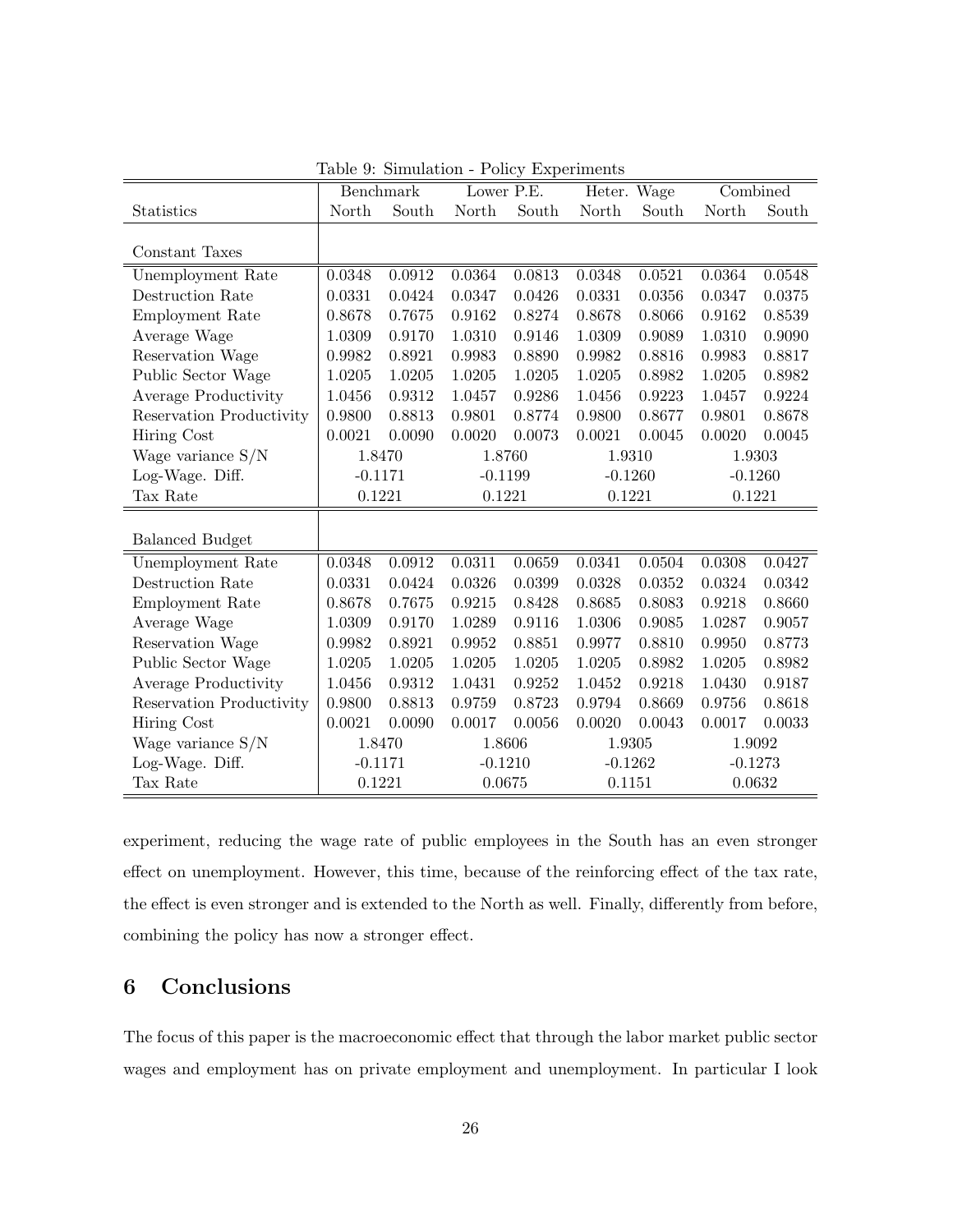at the geographical homogeneity of the wage rate paid by the government, as induced by the particular institutional set up od the government  ${\rm sector}^{15}$  ${\rm sector}^{15}$  ${\rm sector}^{15}$ , and the effect that this has when regions are differently productive. I present a model in the spirit of Pissarides (2000), similar to the ones in Quadrini and Trigari (2007) and Gomes (2014). I calibrate the model to the Italian labor market and show a few results that are consistent with the previous literature, particularly with Gomes (2014). In particular I show that when public sector wages do not follow productivity, this has an amplifying effect on unemployment. In my case this adjustment is geographical rather than in the time domain (business cycle). Also, again similarly to Gomes, I show that public employment can have a stabilizing or de-stabilizing role on unemployment depending on the wage policy that the government pursues. With regard to the quantitative results from the calibration, I show that the model is capable to explain a large portion of the unemployment gap between the South and the North of Italy, i.e. about 6 of the 13 percentage points of difference. Moreover, it is also capable of explain the large asymmetric response to a productivity shock. Starting from 2008 and especially in 2011 and 2012, unemployment in Italy increased substantially following the financial and sovereign debt crisis. However, noticeably the Southern regions are much more affected than Northern regions. I simulate the model assuming a drop in productivity equal in both regions and such that the unemployment rate in the North is about 2% points higher than the benchmark of 5.42%, which is the average rate between 2009 and 2012. In the same period the unemployment rate in the South skyrocketed to 25.73%, i.e. 6.7% higher than the previous period. Indeed, the simulation results show a change in Southern unemployment of 5.5%, close to the 6.7% in the statistics and significantly higher than the 2% in the North. I further simulate the model under different policy scenarios and show that reducing the size of public employment by a 5%, reduces the unemployment in lower productivity regions by a 3% while allowing for regional wage setting in the public sector would almost eliminate the unemployment differential.

<span id="page-28-0"></span><sup>&</sup>lt;sup>15</sup>set up that is more common in continental European countries such as France and Italy.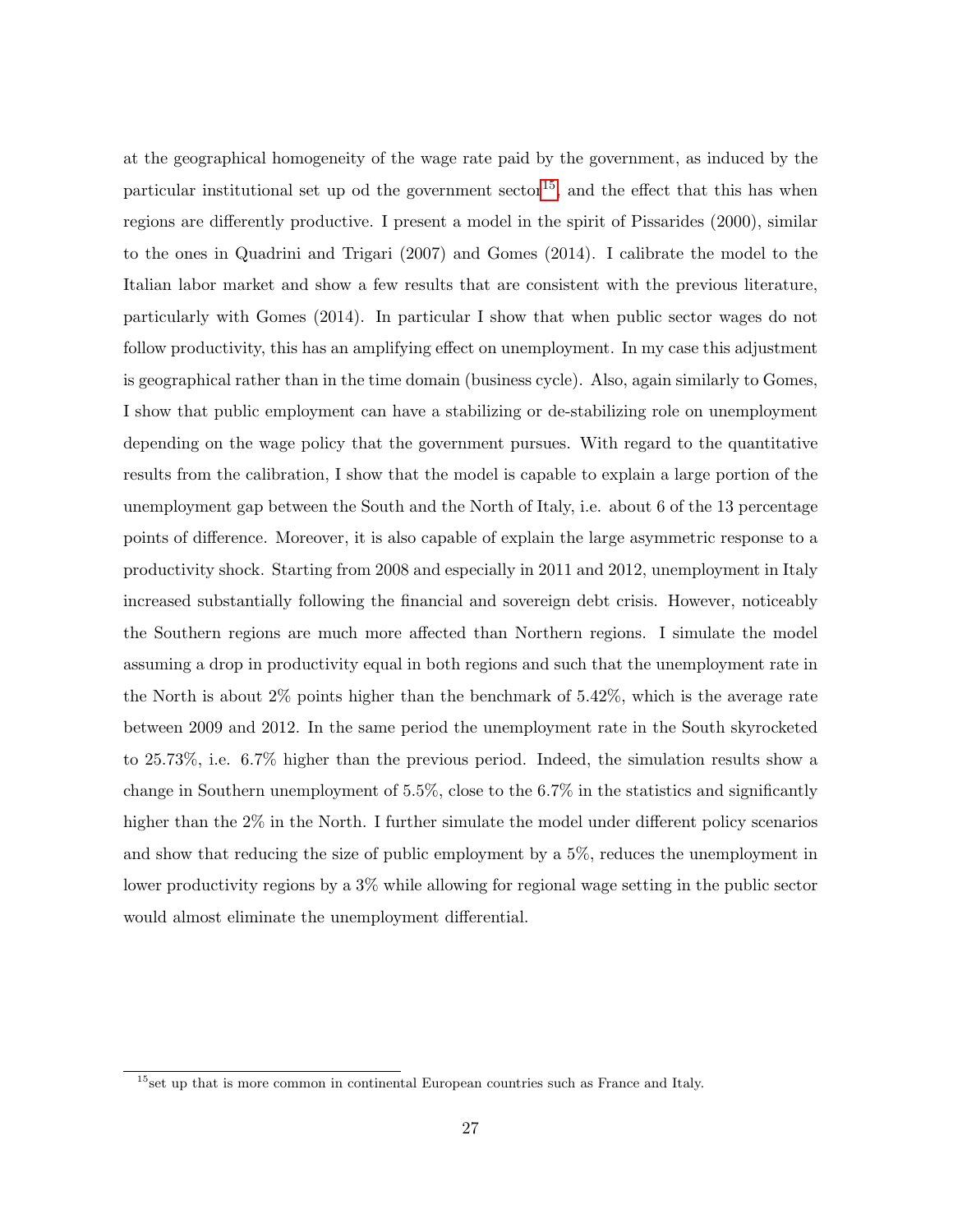### References

- A., Alesina, S. Danninger, and M. V. Rostagno, "Redistribution Through Public Employment: The Case of Italy," IMF Staff Papers, 2001, (48: 447-473).
- Alesina, Alberto, Stephan Danninger, and Massimo Rostagno, "Redistribution Through Public Employment: The Case of Italy," IMF Staff Papers, 2001, 48 (3), 2.
- Algan, Yann, Pierre Cahuc, and Andr Zylberberg, "Public employment and labour market performance," Economic Policy, 2002, 17 (34), 7–66.
- Ardagna, Silvia, "Fiscal policy in unionized labor markets," Journal of Economic Dynamics and Control, May 2007, 31 (5), 1498–1534.
- Brutti, Sergio Nocola, Flussi in Ingresso e Uscita dalla Disoccupazione: Analisi Dinamica delle Determinanti, Tesi di Laurea - Universita' di Padova, Padova, 2011.
- Gomes, Pedro, "Optimal public sector wages," The Economic Journal, 2014, p. Forthcoming.
- Lamo, Ana, Javier J. Prez, and A. Jsus Snchez-Fuentes, "Crowding-in or crowdingout?: employment in the public and the private sector in the OECD," Wages and employment: economics, structure and gender differences., 2013.
- Malley, Jim and Thomas Moutos, "Does Government Employment Crowd-Out Private Employment? Evidence from Sweden," Scandinavian Journal of Economics, June 1996, 98 (2), 289–302.
- and  $\Box$ , "Capital Accumulation and Unemployment: A Tale of Two Continents.," Scandinavian Journal of Economics, March 2001, 103 (1), 79–99.
- Michaillat, Pascal, "Do Matching Frictions Explain Unemployment? Not in Bad Times," American Economic Review, June 2012, 102 (4), 1721–50.
- Mortensen, Dale T. and Christopher Pissarides, "New Developments in Models of Search in the Labour Market," CEPR, 1999, (DP.2053).